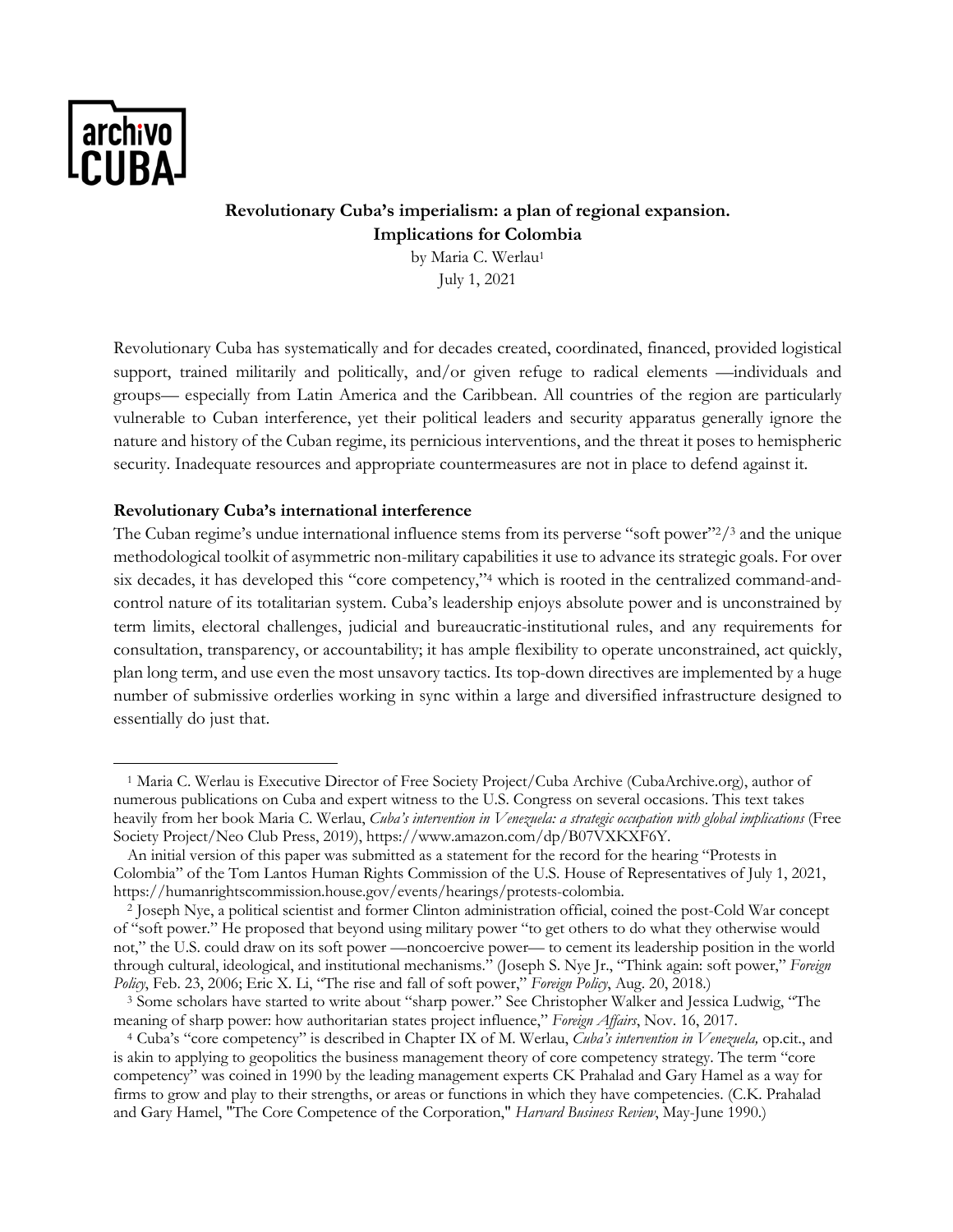The Cuban leadership's priorities have been consistently two-fold from the start of the revolutionary regime: 1. exert internal totalitarian control;5 and 2. spread its radical revolutionary model and influence across the globe. On both counts, it has devoted enormous material and human resources, working with sophistication, cohesiveness, determination, and patience.

Cuba's intelligence services have put in place an army of spies, propagandists, and collaborators in wideranging sectors of society in all countries of the region and globally. For decades, they have recruited countless native agents and collaborators even the smallest island-nations of the Caribbean. It manages these large networks with a well-trained, select, and dedicated corps of intelligence officials that pose as diplomats or have other official capacities, such as trade representatives and journalists for Cuban press agencies. This clandestine cadre includes hundreds of "illegals," highly-trained Cuban intelligence assets with false identities from other nationalities who are planted as long-term spies in target countries.<sup>6</sup>

Few policy makers understand that Cuba's formidable intelligence/counterintelligence force is "among the best in the world."7 It was formed with considerable support and training from the KGB and Stasi, and worked collaboratively with the security services of all the former Soviet bloc countries;<sup>8</sup> most recently, it has support from within the ALBA (Bolivarian Alliance) bloc, whose intelligence services Cuba has helped train.9 Cuba has also established a gigantic propaganda apparatus working internationally that is entirely disproportionate to the country's size and gross domestic product (GDP). With funds and other resources

<sup>5</sup> Cuba's density of surveillance of the population is higher than the Stasi in the former GDR (East Germany), which had the highest ratio of the former Soviet bloc.According to former Lieutenant Colonel of Cuba's Ministry of the Interior Omar Ruíz Matoses, in 1989 Cuba, with a population of around 10.6 million, had 62,000 officers working for the counterintelligence service, or political police. (Maria C. Werlau, telephone interview with Máximo Omar Ruíz Matoses, March 27, 2021.) Thus, its density of surveillance was higher than other former Communist countries of Europe and the URSS, as reported from their recovered archives. (Maria C. Werlau, Memorandum of meeting at the Commission on Stasi Records of December 9, 2005, Report of trip to Berlin, December 6-11, 2005, Free Society Project, Inc.)

<sup>6</sup> Cuba's Directorate of Intelligence has an Illegals Department, modeled after the KGB's, that prepares and plants individuals with assumed identities in many countries who become deep cover moles with very long or lifelong assignments. A Cuban intelligence official who defected estimates that Cuba could have up to 480 illegals in the U.S. alone. See "Estimated number of Cuba's intelligence relationships dedicated to working against the United States," Updated Dec. 2021, Cuba Archive, https://cubaarchive.org/wpcontent/uploads/2021/12/Intelligence-relations-in-US-12.2021-update.pdf.

<sup>7</sup> William Tucker, "Cuban intelligence following reconciliation with the US," *In Homeland Security*, Jun. 16, 2015,

goo.gl/DjFHwE. 8 The work of Cuban intelligence with the KGB and Stasi appears to have been the most prolific. (The author has researched documents of the former Stasi archives and those of other Soviet bloc countries and conducted several research trips to former Soviet bloc countries for research purposes*.*)

<sup>9</sup> ALBA has eleven full member states which, in order of joining, are: Venezuela, Cuba, Bolivia, Nicaragua, Dominica, Ecuador, Antigua and Barbuda, Saint Vincent and the Grenadines, Saint Lucia, Grenada and the Federation of Saint Kitts and Nevis. ALBA is the Spanish acronym for the Bolivarian Alliance of the Peoples of Our Americas (Alianza Bolivariana de los Pueblos de Nuestra América), a regional integration treaty for Latin American and Caribbean countries that seeks economic independence and political coordination under "21st century socialism" with Cuban-Venezuelan tutelage and emancipation from economic subordination" to the U.S. and Canada and free-market liberalism and capitalism. (See www.ecured.cu/ALBA\_(Alianza\_Bolivariana); www.portalalba.org; "Instalada XIV Cumbre del Alba-TCP en honor al Comandante Hugo Chávez," Venezuelan Embassy in Syria, Ministerio del Poder Popular para Relaciones Exteriores, goo.gl/xxy52M; and "XV Cumbre del Alba-TCP se realizará este lunes en Caracas," Vicepresidencia de Venezuela, Mar. 4, 2018.)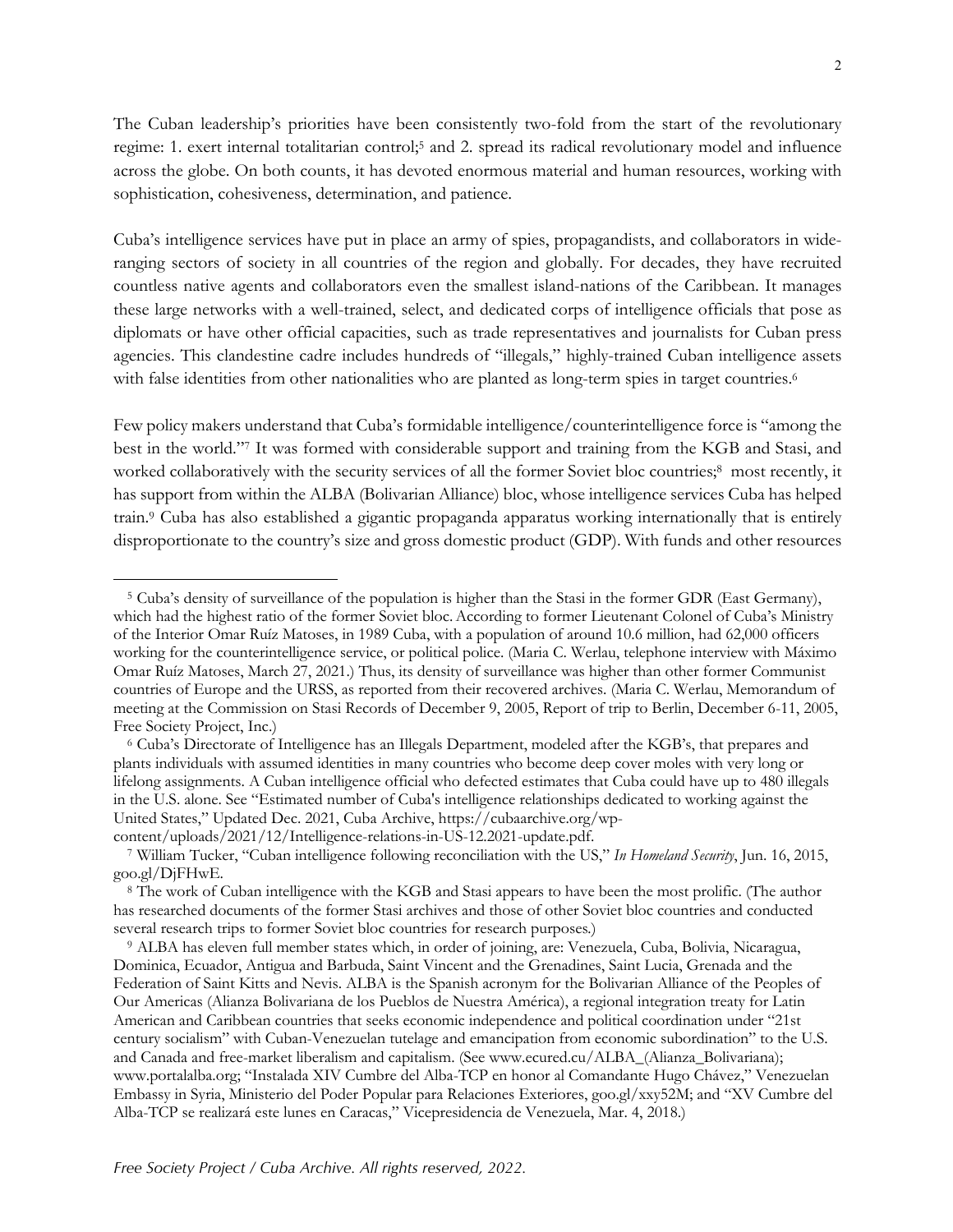from Venezuela, Cuba's intelligence services have also developed software, including for citizen and government control,10 that has been exported to Nicaragua, Ecuador, Bolivia, Argentina, Colombia, Brazil, El Salvador, Costa Rica, Honduras, Guatemala, Uruguay, Panama, Mexico, and Peru.11

According to former officers (defectors) of Cuban Intelligence, in the early 2000s, the Directorate of Intelligence had approximately 600 operational officers managing an estimated 7,800 worldwide intelligence relationships12 of individuals secretly embedded in governments, media outlets, academic and scientific institutions, political parties, international bodies, unions, post offices, telephone companies, businesses, cemeteries, etc. Since then, all indications are that Cuba's intelligence service has grown thanks to financial support from Venezuela, the alliance with other ALBA partners, strengthened ties with Russia, Iran, China, and North Korea, and the increasingly open relations that most governments around the world have afforded Cuba. The mass exodus from Cuba (around 500,000 just to the United States since 2009),13 and in recent years the Venezuelan and Nicaraguan exodus, have allowed for an easy introduction of many agents throughout the region, some with false identities.

#### **Cuba's long history of subversion**

Fidel Castro's longtime goal was to take his revolution straight to the Río Grande, bordering the United States, having conquered the entire region. In July 1958, during the armed insurgency he led against the Batista dictatorship, he had written in a letter from the Sierra Maestra about the U.S.: "When this war is over, a much longer and greater war will begin for me: the war I will wage against them. I realize that this will be my true destiny."<sup>14</sup>

Cuba's interventions started in many countries of Latin America and the Caribbean as soon as the Castro brothers took power on January 1, 1959. To cite just one example of the scope, by October 1960, Cuba's Ambassador in Lima, Luis Ricardo Alonso Fernández, had sent his Minister of Foreign Relations a detailed list of Cuba's clandestine payments, amounting to \$347,500, to an extensive network of influential individuals (almost a hundred) in the media (15), academia (8 just in one university), political parties (8), legislators (4), and unions (23) of Peru, whose names and affiliations he provided.15 Payments to Communist Party groups in 13 departments of Peru were also listed to dozens of recipients, but the amounts were not detailed. The Ambassador ended his report to Havana by asserting: "I can responsibly affirm that when a response is needed … there will be protests, acts of solidarity, strikes, and insurrectionary movements … *according to the instructions received from Havana*."16 The previous month, the

<sup>10</sup> See chapter V. "Data is power": Cuba's virtual occupation of Venezuela," in M. Werlau, *Cuba's intervention in Venezuela,* op. cit.

<sup>11</sup> "La mentira está institucionalizada en Venezuela," Jan. 10, 2013, anthonydaquin.wordpress.com,

https://anthonydaquin.wordpress.com/2013/01/10/la-mentira-esta-institucionalizada-en-venezuela/.

<sup>12</sup> See "Estimated number of Cuba's intelligence relationships working against the United States," op. cit.; and "Relaciones de inteligencia de Cuba en Latinoamérica y el Caribe," Archivo Cuba, Diciembre 2021,

https://cubaarchive.org/wp-content/uploads/2021/12/Relaciones-de-Inteligencia-Latinoam..pdf. <sup>13</sup> Precise statistics per year are available in the Yearbook of Immigration Statistics published by Homeland

Security agency of the United States, https://www.dhs.gov/immigration-statistics/yearbook.

<sup>14</sup> Delfín Xiqués Cutiño, "La histórica carta de Fidel a Celia," *Granma*, Jun. 4, 2018. (Translated from Spanish.)

<sup>15</sup> Leovigildo Ruiz, *Diario de una Traición*, 1960 Miami: The Indian Printing, 1970, p. 346-350.

<sup>16</sup> Ibid, p. 350. (Translated from Spanish. Italics are added for emphasis.)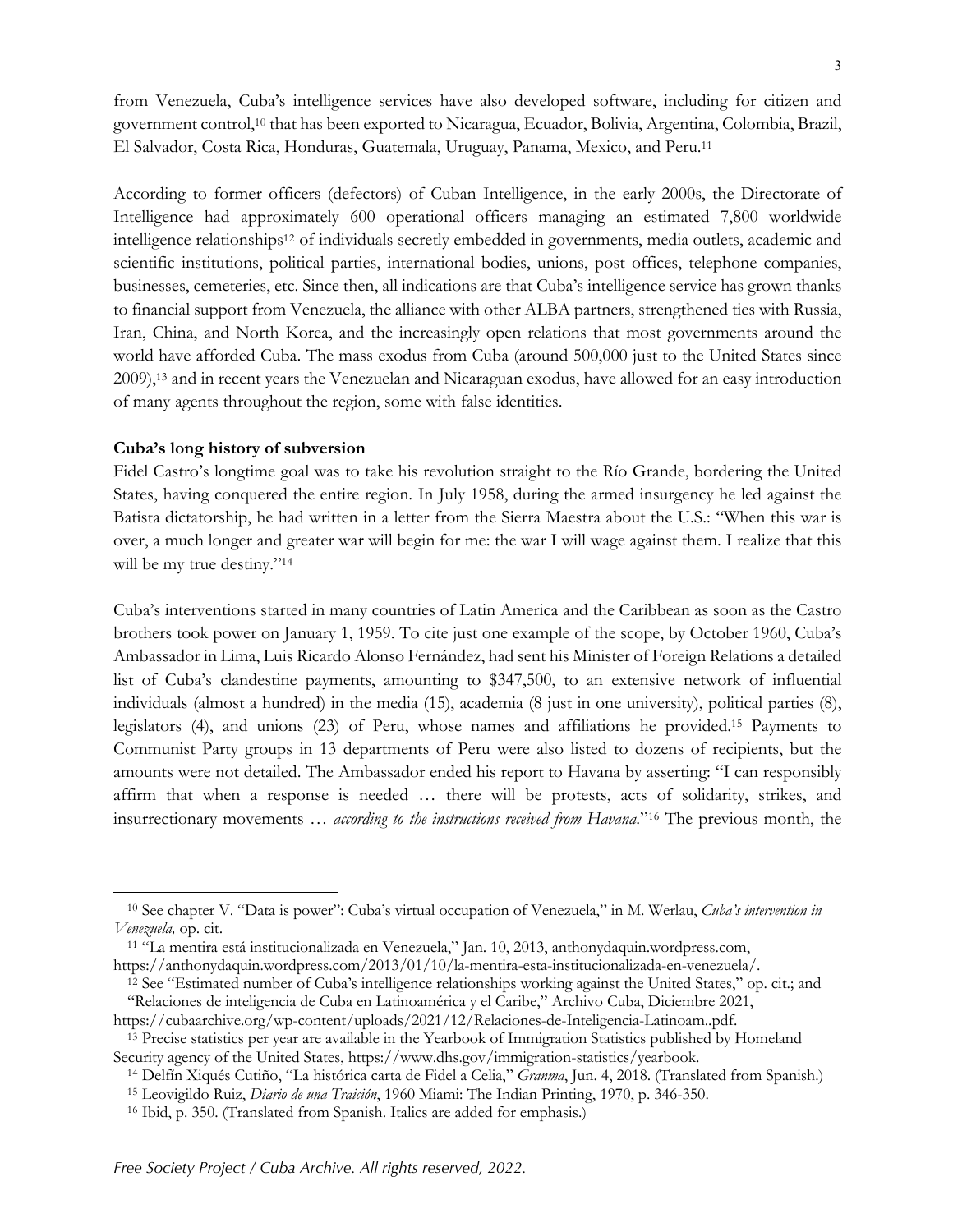Peruvian government had occupied two tons of "subversive propaganda" printed in Moscow, Peking, and Prague sent from Havana to Cuba's embassy in Lima.17

In 1963, the Judiciary Committee of the U.S. Senate released a report detailing Cuba's subversive activities in the hemisphere which concluded: "The design of Communist expansion finds in subversion the least costly way of acquiring peoples and territory without exaggerated risk. … Its aim is to replace the political, economic, and social order existing in a country by a new order, which presupposes the complete physical and moral control of the people. … That control is achieved by progressively gaining possession of bodies and minds, using appropriate techniques of subversion that combine psychological, political, social, and economic actions, and even military operations, if it is necessary."18

During the three decades of Soviet backing (until 1991), the Soviets and Cuba worked in sync in the Third World promoting subversion, "wars of liberation," and many other actions and initiatives to spread Communism and counter U.S. interests. Cuba organized, armed, financed, and provided logistical support as well as military and ideological training and refuge to terrorists, radical groups, and leaders of unions, indigenous people, political parties, and social movements of several continents, especially from Latin America.19 In the region, it participated directly in guerrilla movements against *all* democracies in Latin America with the reported exception of Mexico, often at odds with the Soviets. An extensive bibliography on this issue includes testimony from numerous participants, including defectors from Cuba's intelligence services and former guerrillas, as well as a treasure trove of information and documents extricated from the Soviet Union<sup>20</sup> or preserved in its former satellites After the end of Soviet Communism and its huge aid for Cuba, Venezuela under Chávez and later Maduro has provided the resources for Cuba to continue spreading its influence, especially in the region. Cuba can count on having put in place complementary subversive strategies of coordinated radical urban shock forces as well as covert penetration by agents and collaborators; an untold army of clandestine recruits can be counted on to mobilize upon receiving the order. <sup>21</sup>

#### **Foro de Sao Paulo, Fidel Castro's brainchild**

Foro de Sao Paulo (the Sao Paulo Forum) was the post-Cold War strategy conceived by Fidel Castro "to discuss progressive strategies after the fall of the Berlin Wall in 1989."22 It sought to redesign, reframe, revive, and coordinate the radical left to find a more practical way to reach power. Castro sought help from

<sup>17</sup> Ibid, p. 281.

<sup>18</sup> Jon B. Perdue, *The war of all the people: the nexus of Latin American radicalism and Middle Eastern terrorism* (Virginia: Potomac Books, 2012), p. 164.

<sup>19</sup> There is an extensive bibliography on Cuba's international interventions. See a concise article in Ignacio Montes De Oca, "Fidel Castro, el antiimperialista que quiso imponer su revolución al mundo," *El País*, Jan. 2, 2017; and see a list of Latin American subversive groups sponsored by Cuba in Pablo Alfonso, "El legado subversivo de Fidel Castro," Martinoticas.com, Nov. 26, 2016. Among books worth mentioning are: Juan Benemelis, *Las guerras secretas de Fidel Castro* (Miami: Grupo de Apoyo a la Disidencia, 2003); Enrique Ros, *Castro y las guerrillas en Latinoamérica (*Miami: Ediciones Universal, 2001); and Enrique Ros, *La aventura africana de Fidel Castro* (Miami: Ediciones Universal, 1999).

<sup>20</sup> Christopher Andrew and Vasili Mitrokhin. *The world was going our way: The KGB and the battle for the Third World.* New York, Basic Books, 2005. (Vasili Mitrokhin was the KBG's former senior archivist.)

<sup>21</sup> Maria C. Werlau, interviews with Enrique García, Miami, 2015 - 2021. (García is related to the author.)

<sup>22</sup> "São Paulo Forum for 25 years," op. cit.; Instituto Lula, op. cit.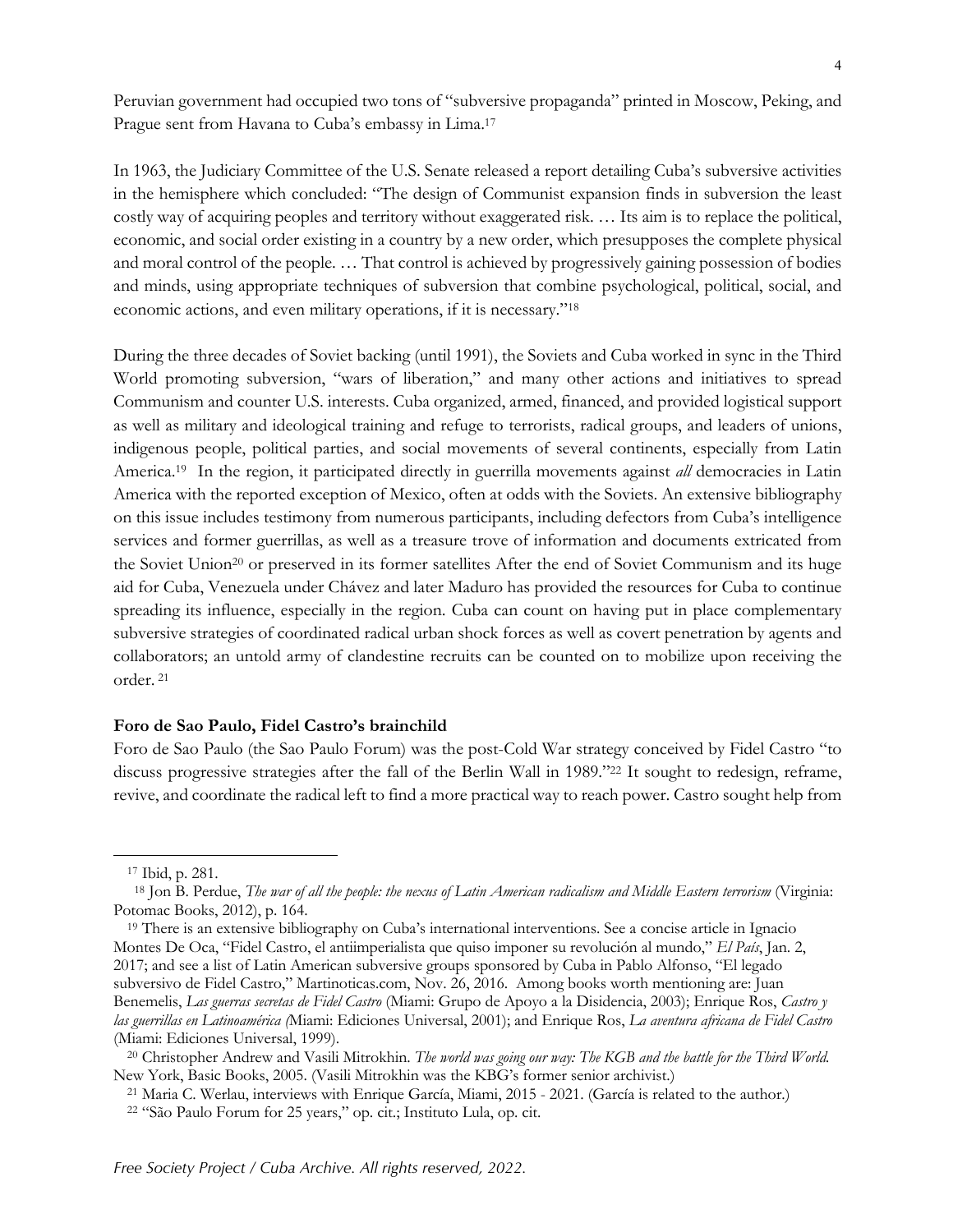subversive comrades including Lula (Luiz Inácio Lula da Silva),23 then head of Brazil's *Partido dos Trabalhadores* and future president (2003-2011). Lula had been funded by Cuba since his early days as labor leader, and was considered "*un hombre de Cuba*."24 Early supporters came the Organization of Solidarity with the People of Asia, Africa and Latin America (OSPAAAL), founded in Havana in January 1966 after the Tri-Continental Congress to unify the revolutionary struggle in Latin America.25 The Foro's first meeting was held in Sao Paulo, Brazil, in July 1990 and was attended by 48 leftist (and Communist) parties and movements from Latin America and the Caribbean.26

Chávez acknowledged that Fidel had told him in his first trip to Cuba in December 1994 about the *Foro de Sao Paulo.*<sup>27</sup> He was clearly sold on the idea and gave it his full and open backing upon becoming president of Venezuela with Castro's encouragement and help.28 Cuba oversaw the Foro's transformation towards "rebuilding the old Communist International in the Western Hemisphere under Cuban control."29 The template came from Fidel's playbook on how to make revolution "silently" —furtively and opportunistically¾<sup>30</sup> with inspiration in the Italian communist Antonio Gramsci's ideas on cultural hegemony.31 The new template rejects traditional armed struggle, pretends it is not communist, tailors its actions to the circumstances, and uses capitalism conveniently.32 Foro members are to build constituencies around populist social causes and, once elected and under the cover of democratic legitimacy, progressively undermine civil and individual freedoms, free markets, and bourgeois institutions and values; mechanisms

<sup>23</sup> A former Cuban intelligence official for 11 years, Enrique García headed the Brazil team for Cuba's Directorate of Intelligence in 1985-1986 and reports that Lula was always "Cuba's man," financed and supported by Cuban intelligence since he began his career as a union leader. (Enrique García, undated manuscript, and M. Werlau, interviews with E. García, op. cit.)

<sup>24</sup> Lula was funded by Castro since early on, according to former Intelligence official Enrique García, who at one time led the Brazil department of Cuba's Directorate of Intelligence. (M. Werlau, interviews with E. García, op. cit.)

<sup>25</sup> Maria C. Werlau, telephone interview with Dr. Hilda Molina, July 22, 2019. (Dr. Molina was close to Fidel Castro at the time of the collapse of the Soviet Union and the creation of the Sao Paulo Forum.)

<sup>26</sup> "São Paulo Forum for 25 years," Instituto Lula, July 30, 2015, https://www.institutolula.org/foro-de-saopaulo-faz-25-anos; "Cuba: Foreign policy in Latin America," *Focus Cuba*, Institute for Cuban and Cuban-American Studies, University of Miami, Issue 51, Jan. 22, 2004.

<sup>27</sup> Chávez acknowledged that Fidel had told him in his first trip to Cuba in December 1994 about the *Foro de Sao*  Paulo. (Ignacio Ramonet, *Hugo Chávez, mi primera vida: Conversaciones con Ignacio Ramonet* (Vintage/Random House, 2013.)

<sup>28</sup> M. Werlau, *Cuba's intervention in Venezuela, op. cit.* has Chapter II, "Revolutionary aspirations and synergies," devoted to that story,

<sup>29</sup> "The Sao Paulo Forum, Castro's shocktroops," *Executive Intelligence Review*, Nov. 10, 1995, p. 11.

<sup>30</sup> M. Werlau, telephone interview with Dr. H. Molina, op. cit.

<sup>31</sup> The Italian politician and philosopher-theorist Antonio Gramsci (1891–1937) was an advocate of a radical social and cultural transformation to establish Communist order whose reflections and writings on the cultural and political concept of hegemony are of particular importance. Gramsci believed that Christianized Western culture stands in the way of the envisioned communist order, thus, it must be conquered and defeated (destabilized and fragmentated) not by force but by a "long march through the culture" targeting the traditional family and institutions and "equalizing" society downward by empowering an ensemble of marginalized groups (racial minorities, women, and the economically deprived), including criminals, and pushing members of the upper and middle classes towards exile. ("Antonio Gramsci." Encyclopaedia Britannica, last updated, Apr. 23, 2019. www.britannica.com/biography/Antonio-Gramsci; Fonte, John. "Why there is a culture war: Gramsci and Tocqueville in America." Dec. 1, 2000*, Policy Review,* Hoover Institution, Dec. 2000 & Jan. 2001, goo.gl/8qFWfX.)

<sup>32</sup> Antonio Sánchez García, "El foro de Sao Paulo: la izquierda real y la nueva izquierda," *Analítica*, Feb, 21, 2014.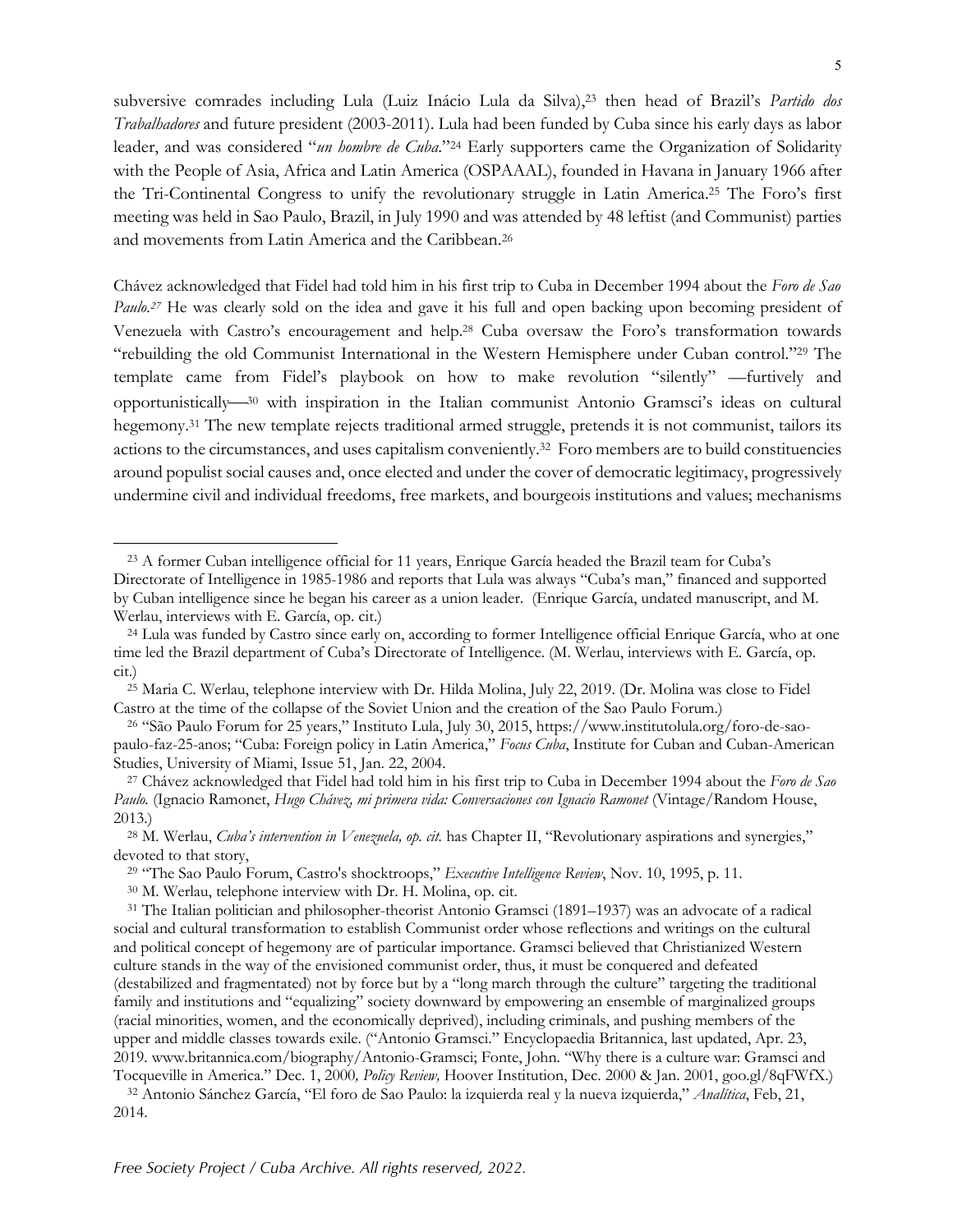of the constitutional order are used to lay the ground for a takeover of a state through its own institutions. Venezuela under Hugo Chávez was a perfect candidate for this gradualist model favored by Fidel,33 which was also successfully applied in other ALBA partner countries with presidents belonging to the Foro, including Bolivia,34 Nicaragua, and Ecuador under Rafael Correa.

Castro and Chávez baptized with new terminology, "21st century socialism," their joint project to propel "a new humanistic model privileging social issues over the model of economic subordination" with Cuban-

Venezuelan tutelage.<sup>31</sup> Castro had been seeking semantic distance from the word "communism" after the fall of Soviet Communism and a fresh image for his new brand; with Chávez's help, the term was appropriated from the sociologist Heinz Dieterich, who had first written about it in 1996. Chávez first mentioned "21st century socialism" at the World Social Forum meeting in Porto Alegre, Brazil, in February 2005.35

The Foro's successes were impressive. By 2008, Fidel Castro was gushing that it was "attaining power in almost all countries" of the region.36 During the Obama years (2009-2017), a "normalization process" with the Cuban regime propelled all member countries of the OAS (Organization of American States) to fully legitimize the Cuban dictatorship and unanimously vote in 2009 to welcome it back to the OAS without conditions as Cuba and its quasi-satellite Venezuela were afforded total impunity for their grave and systematic human rights violations.<sup>37</sup> In 2015, presidents of eleven of the most important countries were members of the Foro: Cuba, Venezuela, Peru, Chile, Brazil, Argentina, Nicaragua, Ecuador, Uruguay, Bolivia, and El Salvador. These achievements as well as Cuba's influence over Venezuela, which was a free-market democracy, demonstrates the powerful asymmetrical advantages of its unique imperialist

<sup>&</sup>lt;sup>33</sup> Dr. Hilda Molina asserts that Fidel convinced Chávez on that trip to Cuba to to create a great Bolivarian homeland and eventually co-lead the Sao Paulo Forum, offering him the money and human resources for his campaign for the presidency of Venezuela. (M. Werlau, telephone interview with H. Molina, op. cit.)

<sup>34</sup> See Luis Leonel León, "Carlos Sánchez Berzaín: how Castrochavismo took over Bolivia," *Panampost*, Nov. 5, 2018 and Mario J. Pentón, "Ex ministro: 'Bolivia le sigue a Venezuela. Es la crónica de una muerte anunciada'," *El Nuevo Herald*, Dec. 13, 2018.

<sup>&</sup>lt;sup>35</sup> The term "21<sup>st</sup> century socialism" had reportedly been coined in a 1995 book by Alexander Buzgalin, a Russian Marxist professor at Moscow State University. Heinz Dieterich Steffan, a German-born sociologist living in Mexico since the 1970s, first used it in writings in 1996 and in 2000 published a book with the same title. Fidel Castro asked Chávez to invite Dieterich to Venezuela so they could appropriate the term. Dieterich visited Caracas for the first time in December 1999 and became an advisor to Chávez, although in 2007 he broke with him and eventually became a strong critic of *Chavismo*. ("Alexander\_Buzgalin," en.wikipedia.org/wiki/Alexander\_Buzgalin; Lucho Lazo, "El socialismo del Siglo XXI por Heinz Dieterich," Aug. 24, 2007, goo.gl/NdYXQp; M. Werlau, telephone interview with H. Molina, op. cit.)

<sup>36</sup> " 'Lula,' Reflexiones del Comandante en Jefe, Fidel Castro Ruz," Jan. 22-31, 2008, *Granma*, in *La Jornada*, Jan. 25, 2008, www.jornada.unam.mx. 37 In June 2009, the OAS revoked the Jan. 1962 resolution that excluded Cuba from participation in the

organization, although the resolution states that it would result from "a process of dialogue initiated at the request of the Government of Cuba, and in accordance with the practices, purposes, and principles of the OAS," which Cuba refused. ( "OAS revokes resolution suspending membership of Cuba in the Inter-American system," San Pedro Sula, Honduras, June 3, 2009, https://www.oas.org/en/media\_center/press\_release.asp?sCodigo=GA-12- 09; Anahi Rama, "OAS ends Cuba suspension after 47 years," *Reuters*, Jun. 3, 2009; Final Act, Eighth Meeting of Consultation of the Ministers of Foreign Affairs, Punta del Este, Uruguay, January 22 to 31, 1962. http://www.oas.org/consejo/meetings%20OF%20consultation/actas/acta%208.pdf.)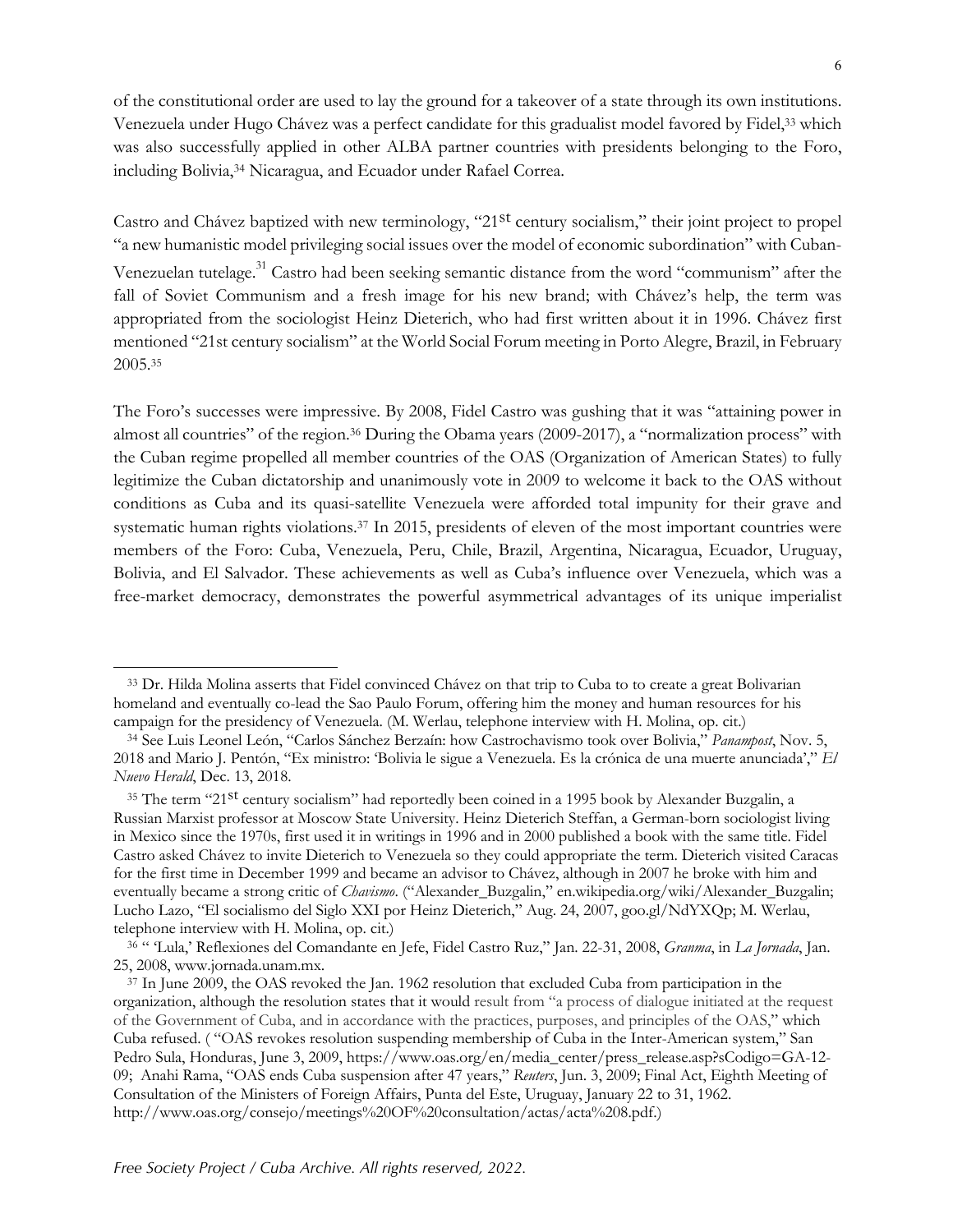"brand."38 The feat is even more impressive given that Cuba, compared to Venezuela, is eight times smaller, has a third of the population, and, during the socialist period has been far less developed, much poorer, and governed by a socialist dictatorship with a failed and parasitic economic model.

Taking control of Venezuela had been Castro's obsession; it was the crown jewel of his regional quest due to Venezuela's geopolitical importance, privileged location as a gateway to Latin America and the Caribbean, and vast oil and mineral riches. Venezuelans were dominated with "Fidel's recipe," a long-term strategy of collective impoverishment, dependence on the state, and repression<sup>39</sup> that used Venezuela's huge wealth to bolster populist expectations and solidify Chavez's control through a clientelist model that galvanized the population's hopes through elections.40 Chavez spent an estimated \$500 billion on social services during his 14-year presidency —which saw poverty decline from 49.4% in 1999 to 29.5% in 201241— but the gains were unsustainable; when they evaporated, authoritarianism was well in place.

After Castro's death in November 2016, Cuba's unique brand of "revolutionary imperialism" continues to drive the Cuban and Venezuelan leaders and their allies, partners, sympathizers, and well-intentioned "useful idiots" in the region and worldwide.

#### **The new insurgency**

Events since the last semester of 2019 point to a change in tactics likely stemming from an awareness that the gradualist model toward radicalization<sup>42</sup> takes too long to consolidate and requires too much money. The Foro had suffered important setbacks, particularly since 2015.43 The growing economic crisis in Venezuela and Cuba together with increasing international pressure against the Maduro regime called for distracting, intimidating, and destabilizing governments to neutralize a military intervention in Venezuela or measures contemplated in the Inter-American Treaty of Reciprocal Assistance, TIAR for its Spanish

<sup>38</sup> This author's book describes in detail how Cuba essentially "occupied" Venezuela. See M. Werlau *Cuba's intervention in Venezuela,* op. cit.

<sup>39</sup> As reported by General Guaicapuro Lameda, former president of the Venezuelan state oil company PDVSA (Oct. 2000 to Feb. 2002), who met with Castro for hours. ("Una grave alerta de Guaicaipuro Lameda," Mar. 11, 2016, goo.gl/E9ZwTd; Carla Angola, "Los pobres tendrán que seguir siendo pobres, los necesitamos así," Feb. 13, 2013, goo.gl/5kaA2p.)

<sup>&</sup>lt;sup>40</sup> To foster dependence on the state, employment in the public sector rose enormously while houses, food, and innumerable social programs were delivered at a frantic pace. ("NTN24: Venezuela, el país con mayor cantidad de ministerios en el mundo," NTN24, Jul. 2, 2014; and "El chavismo duplicó el número de empleados públicos," *Infobae*, Jun. 17, 2015.)

<sup>41</sup> "Las misiones sociales, el vínculo de Chávez con los pobres de Venezuela," *Univisión,* Mar. 6, 2013.

<sup>42</sup> E. García, manuscript and M. Werlau, interviews with E. García, op. cit.

<sup>43</sup> The pro-Foro tide started to turn with the removal of Mel Zelaya from the presidency of Honduras in 2009 for attempting to impose a Foro-like constitutional reform, then Fernando Lugo of Paraguay was impeached in 2012. Falling oil prices aggravated the economic debacle in Venezuela and mass protests followed in 2014 and 2017. Dilma Rousseff of Brazil was impeached in September 2016 and other key allies were replaced with centerright presidents after elections in Argentina (December 2015), Peru (June 2016), Chile (December 2017), Colombia (June 2018), and Brazil (October 2018). Ecuador's Lenin Moreno unexpectedly refused to play the role of Rafael Correa's puppet after his election as president in April 2017, his government left the ALBA in August 2018. In October 2016, a plebiscite in Colombia to validate the peace agreement with the FARC was defeated (although it was later passed through the Congress, mildly modified).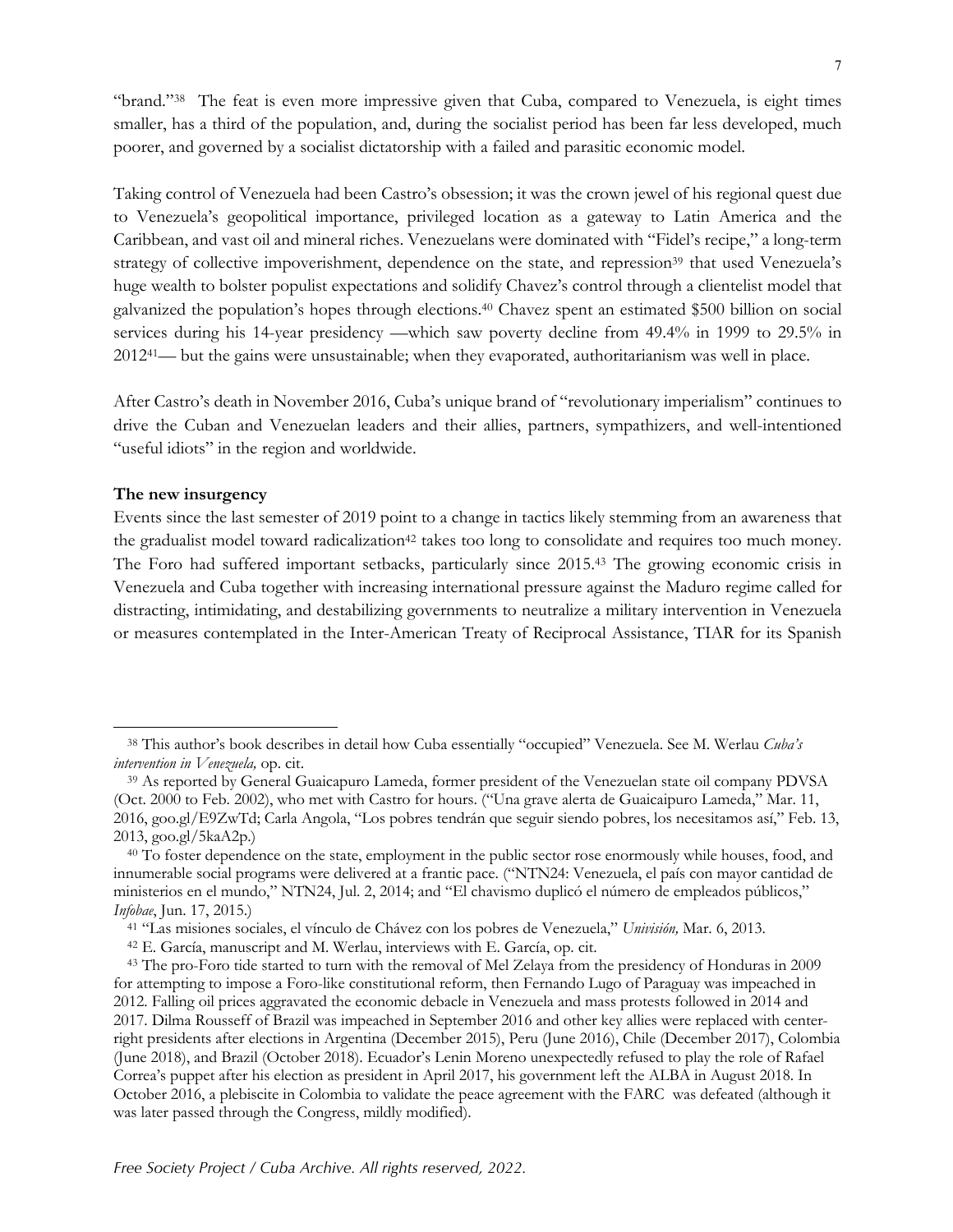acronym.44 Accelerating the regional conquest would also provide access to more economic resources and new vassals.

A Foro offshoot was created, the "Puebla Group," to bring together progressive Latin American forces and the Union of South American Nations (UNASUR) with the purported goal of combatting neoliberalism, growing inequality, and a failure to meet the demands of "the most popular and neglected classes."45 Its first meeting was in July 12, 2019 in Puebla, Mexico, with thirty political leaders from twelve countries "joining forces and proposals to consolidate a new axis with the objective of producing regional consensus and politically articulating progressivism."46 Likely not a coincidence, beginning immediately, violent riots broke out first in Puerto Rico in July 2019 and then in successive countries of the region, including Chile and Colombia, where more persistent rounds followed. If anyone had any doubts on their origin, Venezuelan leader Diosdado Cabello declared on October 20, 2019: "What is happening in Peru, Chile, Ecuador, Argentina, Honduras, is just a breeze; a Bolivarian hurricane is coming."47 That same day, President Nicolás Maduro said: "We are fulfilling the plan… the Sao Paulo Forum plan is in full swing, victorious. We are fulfilling all the goals we proposed in the Sao Paulo Forum, one by one. … The Sao Paulo Forum is revitalized, boosted, and that's how we must continue, articulating the progressive, revolutionary, left-wing, advanced parties from all of Latin America and the Caribbean and the world with social movements. That was the strategy we designed and we are doing well, we are doing better than we thought, much better than we had thought."48

The recent wave of insurrections has multiple signs of a coordinated strategy as well as the reported presence of Cubans, Venezuelan, and Colombian guerrilla elements when violence breaks out. Among other similarities,49 they seek to denigrate the institutional order and democratic institutions, especially of the security forces, and emphasize systemic imperfections or failures such as corruption and inequality. The methodology reveals a pattern: radical elements prepared and coordinated in advance selectively deploy extreme violence in a synchronized and organized manner supported by a broad popular-street movement that is mostly peaceful and seemingly spontaneous (most participants have no clandestine preparation or prior warning). Material damages occupy the law enforcement agencies, blackmail and distract the politicians, cause discomfort, inconvenience, and harm to most citizens, increase costs for the State, and hurt the economy. Emblematic examples of irreverence, disobedience and even violence against the forces of order quickly emerge (most are likely pre-planned) and are imitated to feed the violence. Law enforcement agencies are overloaded so real or fabricated victims accumulate and the situation is further polarized, with mounting claims directed against State authorities and discrediting the established order.

<sup>44</sup> "The Inter-American Treaty of Reciprocal Assistance," Media Note, Office of the Spokesman, Washington, D.C., US Department of State, 20 de septiembre de 2001, bit.ly/2Hks64P and bit.ly/2YrIirZ.

<sup>45</sup> Daniel Pardo, "Qué es el Grupo de Puebla, el "contrapoder" a la derecha que reúne en Buenos Aires a la izquierda latinoamericana (sin AMLO ni Maduro)," *BBC News Mundo*, Nov. 9, 2019.

<sup>46</sup> Ibid.

<sup>47</sup> "Diosdado Cabello amenaza: «La brisa bolivariana que recorre la región se convertirá en huracán»," *ABC*, Oct. 20, 2019.

<sup>48</sup> "Maduro: Estamos cumpliendo el plan del Foro de Sao Paulo a la perfección," *El Nacional*, Oct. 20, 2019; "Maduro: "Estamos cumpliendo con el plan, no puedo decir más"," https://www.youtube.com/watch?v=UMORpx9CwxY.

<sup>49</sup> The Spanish version of the author's 2019 book on Venezuela enumerates eleven similarities among the violent protests in different countries. (See Maria C. Werlau, *La intervención de Cuba en Venezuela: una ocupación estratégica con implicaciones globales* (Free Society Project / Neo Club Press, 2019), https://www.amazon.com/dp/1652248765.)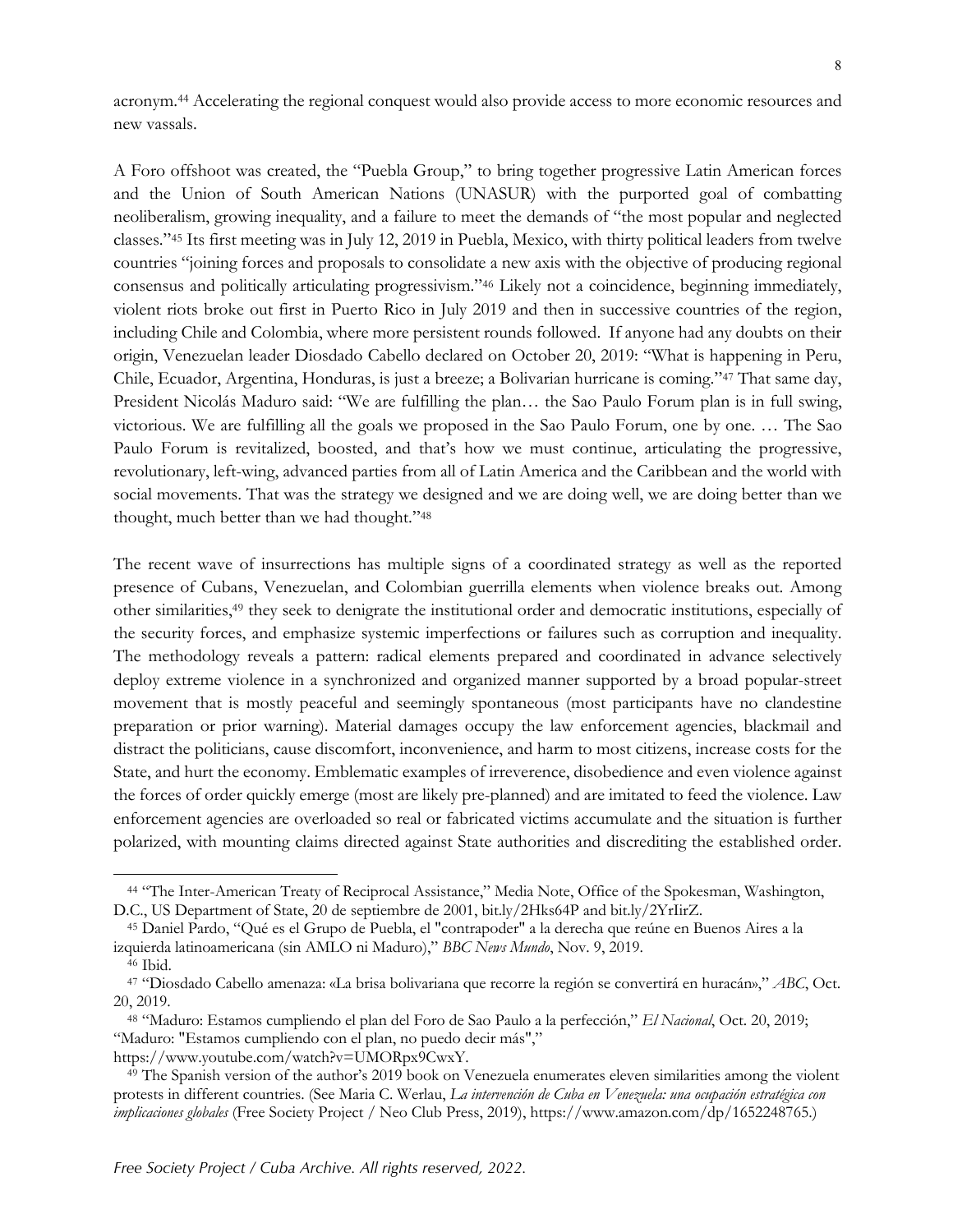9

The prevailing social contract for raising citizen demands for peaceful negotiation and the rule of law (the institutional and legal framework) are ignored; when some demands are satisfied, the bar is raised and followed by calls for the resignation of rulers, new constitutions, and a new political-social-economic order. Many of the participants are not aware they are being used as accessories to carry out a clandestine preconceived plan.

This Foro update was conceived with a skillful understanding of human psychology and of how masses are manipulated, as well as through the exploitation of new technologies and social media. Presented as just leaderless movements of our new interconnected world,<sup>50</sup> the insurgency transmits a powerful and simplistic *leit motif* to young people, who are easiest to impress, have no historical memory of subversion, communism, or the Cold War, and tend to support utopian social views. Another key constituency is among those who feel deprived, the least privileged "victims" of the capitalist system; by empowering themselves as a bloc to make demands, they adopt a group identity that gives a new and revitalized meaning to their lives. The massive "spontaneous" movements, once unleashed, have found instant support in the press, academia, the judicial system, and progressive civil networks largely thanks to the advance of the "silent revolution" that Fidel Castro spoke of. Their focus turns to social demands, not on condemning organized violence, and the narrative is usurped to explain the problem in those terms.

This recent mode of insurrection has all the aspects of an unconventional insurgency strategy disguised as a "revolution of the masses" whose managers and ultimate objectives remain hidden. Marxist orthodoxy, communism, and organized violence are not mentioned; instead, the movements behind them embrace the vindication of social demands surrounding gender identity, climate change, indigenous and union rights, anti-capitalism, inequality, poverty, racial justice, etc. They are populist in nature —promising whatever is necessary— and use tactics learned from the KGB as well as historical mechanisms perfected by Cuba in its "silent war" to overthrow liberal democracy. The ideological framework comes from an amalgamation of traditional class war seeking to undermine the hegemony of the ruling class and the "war of all the people" (militarizing the population) favored by Fidel Castro. It is a formula of great asymmetric value, as the violence foments excesses, real and contrived, of the security forces that tend to backfire, producing more polarization; this puts democratic societies at a difficult crossroads in finding an effective response.

There are always multiple endogenous causes for social unrest, as no system can meet all demands, and the promise of prosperity and social justice confuse people who ignore the hidden dangers of resorting to violence and destruction. Legitimate complaints, demands, and hopes for a better life are the breeding ground for those deliberately working to destabilize democratic governments, export revolution, promote regional integration under Cuba's tutelage, and seeking the defeat of the United States. The late Fidel Castro was a master in the manipulation of expectations. In early 1959 he declared that his new revolutionary government would turn Cuba into "the most prosperous country" with a standard of living "higher than any country in the world."51 His grandiose promises of great prosperity could fill many pages;

<sup>50</sup> See Ori Brafman y Rod Beckstrom, *The starfish and the spider: the unstoppable power of leaderless organizations* (New York: Penguin Group, 2006).

<sup>51</sup> "Discurso pronunciado por el Comandante Fidel Castro Ruz, Primer Ministro del gobierno revolucionario, en el aniversario del ataque al palacio presidencial el 13 de marzo de 1959," http://www.cuba.cu/gobierno/ discursos/1959/esp/c130359e.html. (Translated from Spanish.)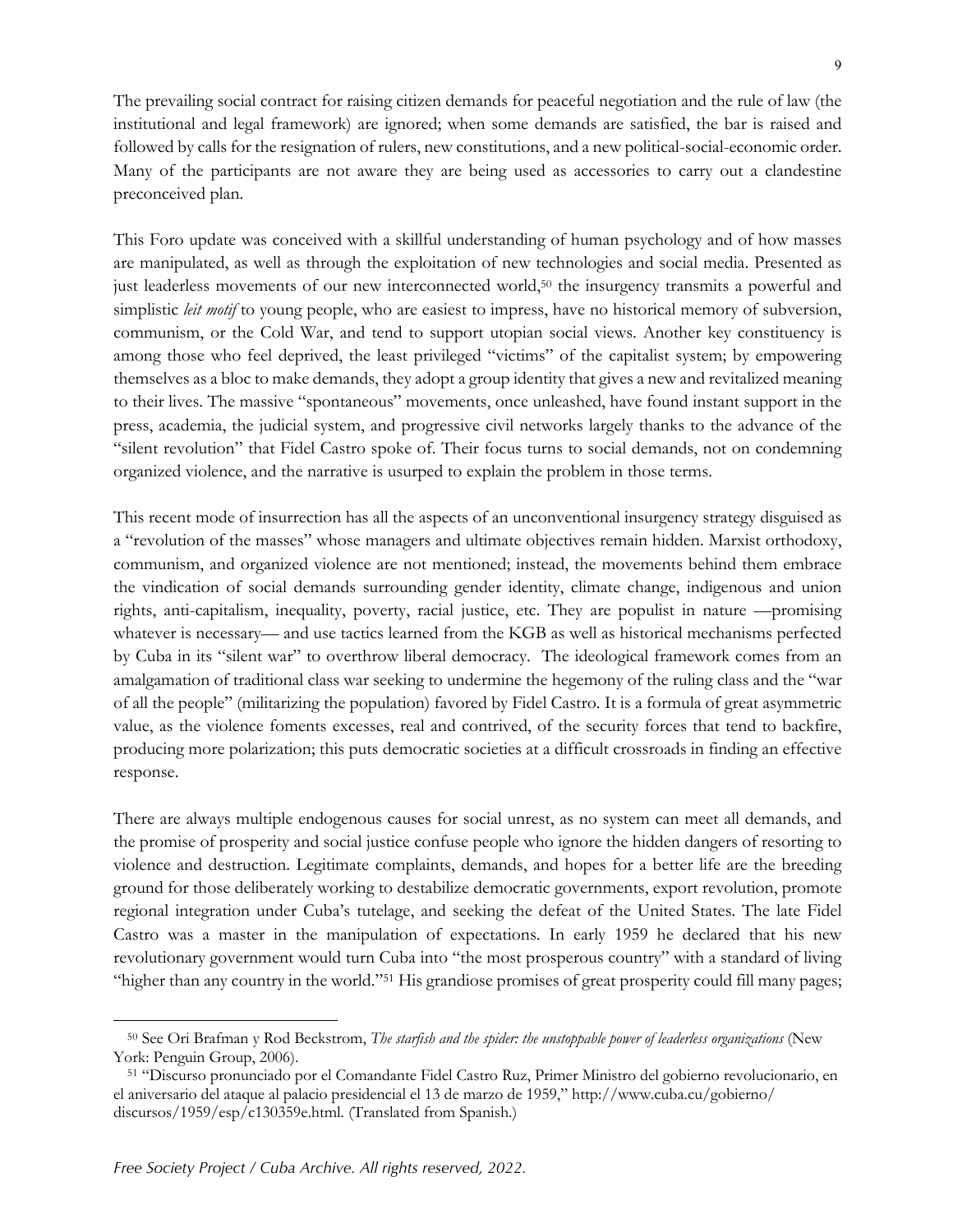eventually, they were extended to Venezuela, that he declared would "create jobs not only for Venezuelans but also for their Colombian brothers and sisters" and become "a revolutionary model for the world."52 No matter that the opposite has happened, as revolutionary Cuba is technically bankrupt and oil-rich Venezuela stands in ruins, power was consolidated precisely by exploiting promises that were impossible to keep.

The Foro has recovered a lot of ground since the start of the insurgency. Key allies of Cuba have been elected presidents of Argentina, Mexico, Peru, and Chile, the latter planning to pass a new and radical constitution, and they have a more amenable president and in the majority of the Congress of the United States. Foro candidates are polling high in coming elections in Colombia (May 29th) and Brazil (October 2nd), where longtime Cuba pal Lula da Silva is staging a comeback. The Cuban, Venezuelan, and Nicaraguan regimes, reenergized and continuing to enjoy international impunity, have heightened repression.

The Foro gathers annually with guests from social movements and political organizations from other continents to seek unity of action in the "anti-imperialist and people's struggle" against neoliberalism and in defining "a new concept of continental unity and integration."53 Its Working Group represents 16 countries and meets periodically; it has three regional departments of which the Andean Amazonian department is temporarily based in Colombia.54

#### A trial run of Cuba-led insurgency

The insurrectionary model had seen a trial run in many Latin American cities in the 1980s with "spontaneous riots" by radical movements and groups organized from Cuba and Sandinista Nicaragua.55 Fidel Castro led the onslaught with his public harangues against the external debt and the adjustment and stabilization agreements with the International Monetary Fund; Cuba's intelligence apparatus took care of the operational details. In a 2015 book titled *The conspiracy of the 12 coups*, Venezuelan professor Thays Peñalver includes testimony of intelligence officials from several Latin American countries as well as radical leaders who participated in the events —all report that the riots were designed to make people believe they had been spontaneous.<sup>56</sup> The violent riots and looting occurred in many cities including in Ecuador, Honduras, and Guatemala and led to a state of siege in 1982 in Peru, and in 1984 in the Dominican Republic, Chile, and Jamaica.57 Peñalver writes that the "authorship of revolutionaries was always denied or omitted no matter how much evidence there was of their militias, bombs, and snipers."58

According to Professor Luis Lauriño, from Venezuela's Andrés Bello Catholic University, the "austerity" protests began in Mexico in 1981 and spread to Argentina in March 1982, October 1983, June 1984, September 1984, May 1985 and August 1985, as well as to Brazil from April to October 1983 in Sao Paulo,

<sup>52</sup> Statements by Fidel Castro quoted in the media during one of Chávez's many visits to Cuba. "Fidel Castro llama a Venezuela 'el modelo revolucionario'," Havana, *Informador*, Oct. 19, 2011. (Translated from Spanish.)

<sup>53</sup> https://forodesaopaulo.org/brief-history-and-foundations/

<sup>54</sup> Ibid. (The Southern Cone department is headquartered in Uruguay and the Mesoamerican and Caribbean department is headquartered in El Salvador.)

<sup>55</sup> Thays Peñalver, *La conspiración de los 12 golpes,* 2015, p. 138.

<sup>56</sup> Ibid, p. 139.

<sup>57</sup> Ibid.

<sup>58</sup> Ibid, p. 141 and 146-154.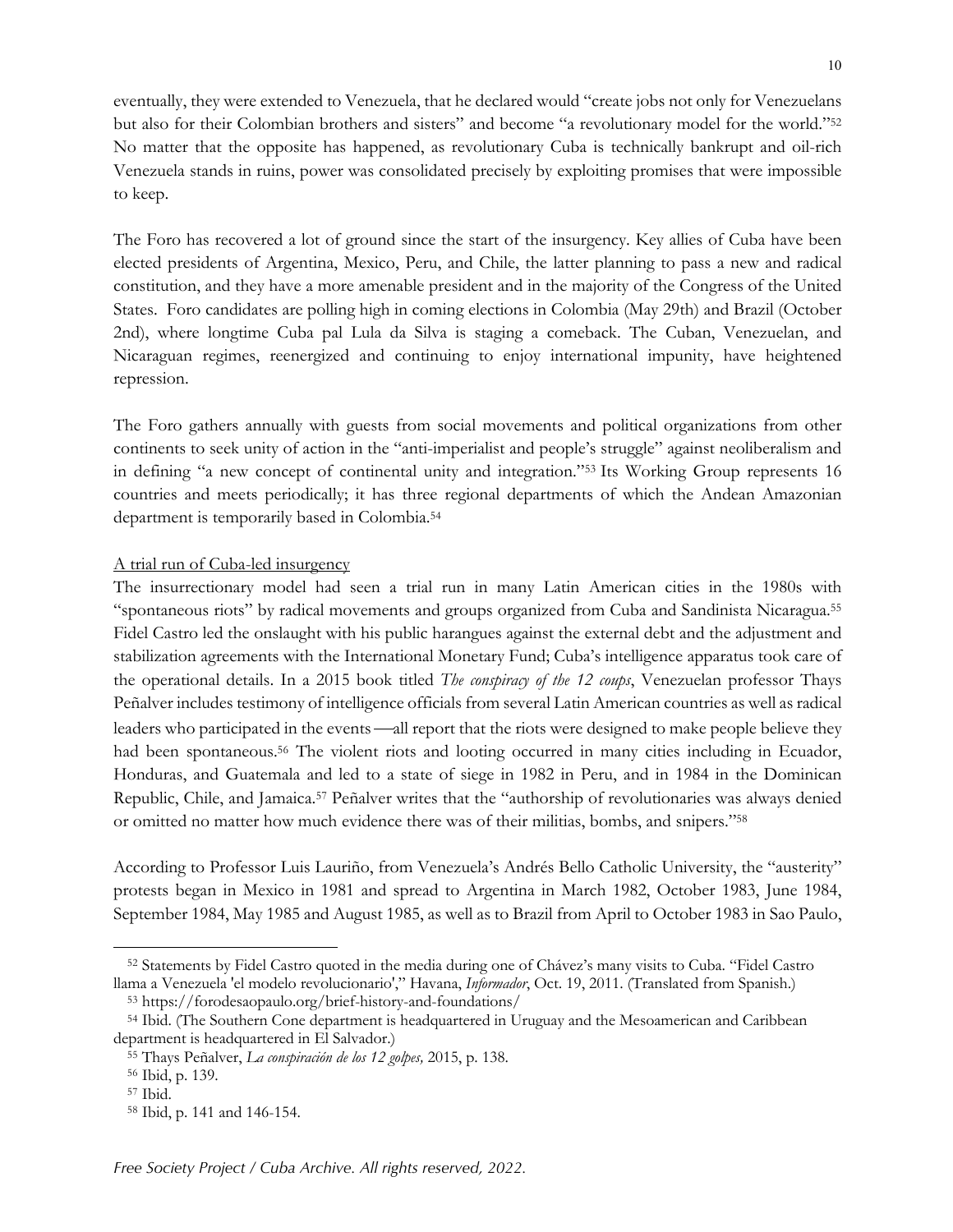11

Rio de Janeiro, Santos, Campinas, Fortaleza, Ribeiraô Preto, Brasilia and to other cities in November-December 1986 and July 1987.59 An important underlying theme, Lauriño notes, was to erode the image and hegemony of traditional political parties and processes and question the established order.

In August 1985, Fidel Castro declared at an international meeting on the debt that oil-producing countries such as Nigeria, Venezuela, and Mexico could not be excluded from the anti-debt movement and that it would now be valid for all Third World countries.<sup>60</sup> This laid the foundation to bring the anti-capitalist insurrection to Venezuela, where the radical left took control of the student movement at the universities after the fuse was lit with the death of a student at the University of the Andes in March 1987. Students looted and distributed food to the city's poor in coordination with neighborhood organizations in many cities where riots and violence broke out in perfectly coordinated fashion and with a preconceived plan.61 The government reported on hundreds of detained foreigners, many of them armed, for immediate deportation. A former guerrilla, Fernando Soto Rojas, said that the guerrillas, assisted by a Venezuelan communist professor, had trained a group of almost eighty youngsters and that the current president of Venezuela, Nicolás Maduro, had participated in the riots, having just returned from a one-year Marxist training course in Cuba.62 Years later, the head of Venezuelan Intelligence, General Carlos Julio Peñaloza, reported that Fidel Castro had a plan to stage a coup and that, when it failed, he had opted for Plan B, which was to produce a sniper massacre to blame it on President Carlos Andrés Pérez.

In Argentina a similar wave of violence started in May 1988 with an assault on a supermarket in Córdoba; three days later, the country's urban centers were in a state of upheaval. According to Peñalver "everything appeared with manifest synchronization" and organized groups were observed in different cities. In January 1989, an assault on the Mechanized Infantry Regiment No. 3 of La Tablada, province of Buenos Aires, sought to start a popular insurrection but failed. In 2000, the Cuban regime was accused in an Argentine court for the assault; the complaint file had thirty pages of testimonies and other evidence but was dismissed.63

### **Cuba's longstanding interventions in Colombia**

There are currently at least nine political parties in Colombia reported as members of the Sao Paulo Forum (among 123 member parties from 27 countries).64 Many like-minded groups and non-governmental

<sup>59</sup> Maria C. Werlau, telephone interview with Luis Lauriño and text messages of Nov. 4, 2019.

<sup>60</sup> Fidel Castro Ruz, "Discurso de clausura del encuentro sobre la deuda externa de América Latina y el Caribe," La Habana, 3 de agosto de 1985 (en Eric Toussaint, "Fidel Castro: La deuda es impagable," Comité para la abolición de las deudas ilegítimas, 28 de noviembre de 2016, www.cadtm.org.)

<sup>61</sup> George Ciccariello-Maher, *We created Chávez: a people's history of the Venezuelan revolution*, Duke University Press, Durham and London, 2013; T. Peñalver, op. cit., p. 146- 147.

<sup>62</sup> Ibid.

<sup>63</sup> The case was filed by an Argentine businessman, Omar Adra, president of the Argentine American Foundation for Human Rights and Democracy in Cuba but appears to have been dismissed. (Pablo Alfonso, "Acusan a Cuba por asalto guerrillero en Argentina," *El Nuevo Herald*, Dec. 6, 2000; "La Tablada: procurador dice no a la Corte," Ambito, Dec. 18, 2000.

<sup>64</sup> https://forodesaopaulo.org/partidos/. (Other member parties include Cuba's Communist Party, the Sandinista Front of Nicaragua, and five parties in Venezuela, member parties in Latin America, thirteen in Uruguay, twelve each in Argentina and Chile, ten each in Peru and Dominican Republic, nine in Paraguay, eight in Ecuador, five in Brazil, four in Puerto Rico, three each in Bolivia, Guatemala, Mexico, and Panama, two each in Costa Rica and Martinique, and one each in Haiti, Honduras, El Salvador, Trinidad and Tobago, St. Lucia, and Curacao.)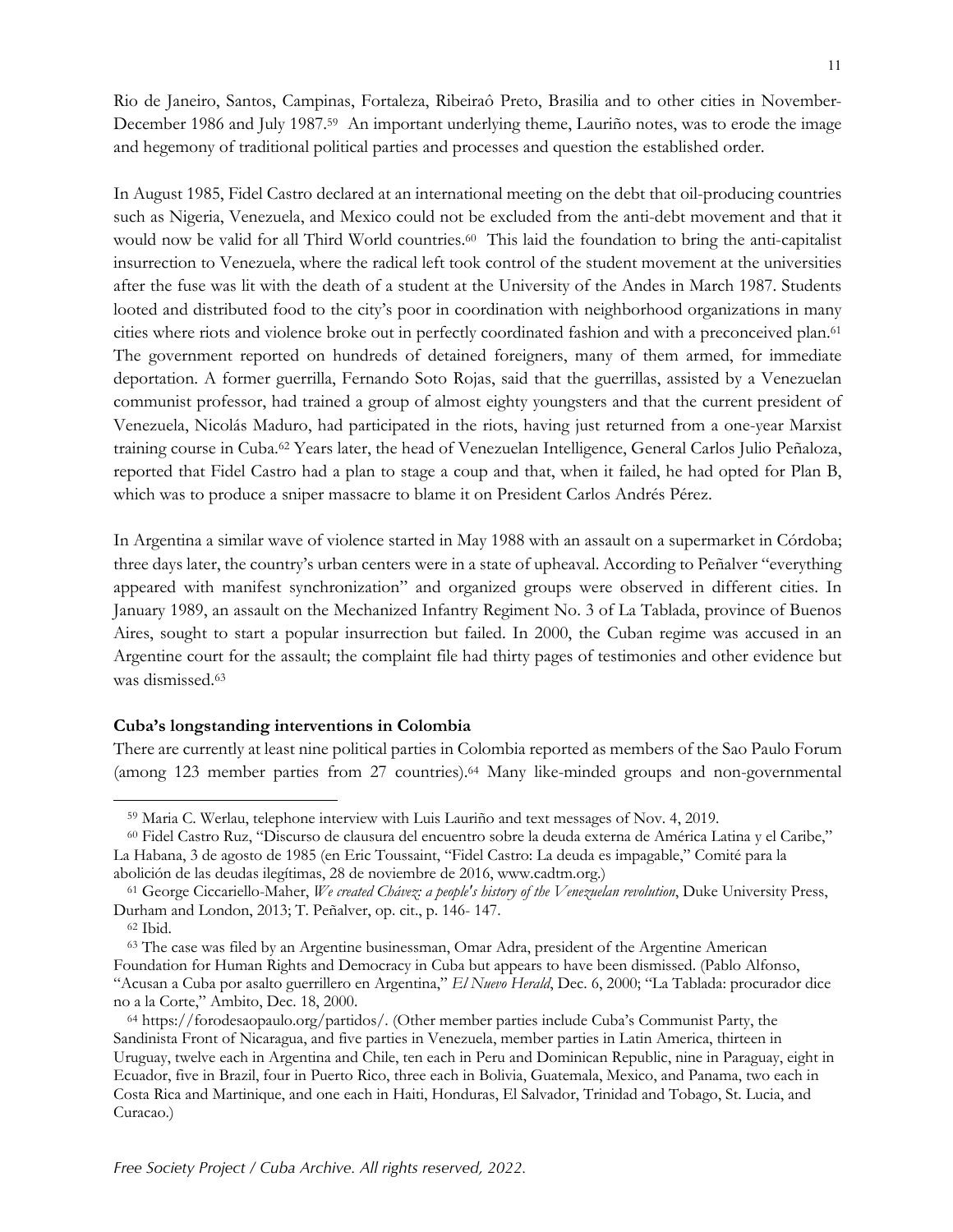organizations are said to receive substantial funding from abroad. Together, these pour untold resources into radical causes and social movements that play into Cuba's agenda.

Key assets have been in place for years in Cuba's embassy in Bogotá to advance its ambitious objectives in Colombia. The intelligence center, operating within the embassy, greatly increased the number of 'diplomats,' most of whom are spies, during the presidency of Juan Manuel Santos (2010-2018). The former head of the Intelligence Center, Juan Loforte Osorio, was officially accredited as Minister Counselor but is a seasoned Colonel in the Intelligence service with a distinguished career of around 40 years.65 (After he was outed in the press in 2014, he was transferred.) In May 2021, the Colombian government declared the second in command of the Cuban embassy in Bogotá, First Secretary Omar García Lazo, *persona non grata* for carrying out activities incompatible with the Vienna Convention.66

Cuba has had a long history of intervention in Colombia. Since the early 1960s it has played a leading role inspiring, sponsoring, training, assisting, and providing safe haven to Colombia's guerrillas. In 1960, Colombia's communist and radical leaders began traveling to Havana for military and political instruction, meeting directly with Fidel Castro and Che Guevara to plot armed uprisings in Colombia and all of Latin America.67 In 1960, the Colombian Communist Party —financed and instrumented by Cuba— had express orders from Fidel Castro for the Colombian Guerrilla General Staff to be "composed of urban shock groups and rural guerrillas in different parts of the country."68 By March 1961, Colombian police had uncovered a massive plot by Cuba to establish a guerrilla front in Colombia.69

The Castros facilitated the entry of Colombian guerrilla groups into the drug trafficking business. Their history of drug-dealing went back to their fight against Batista<sup>70</sup> and by the 1970s they had resorted to drug trafficking to weaken the United States and bring in hard currency to fund international subversive activities and liberation movements.71 Not surprisingly, in 1995, an *Executive Intelligence Review* report warned that intelligence officials in the region knew that Cuban officials had advised other groups in the Sao Paulo Forum to adopt "the M-19 model" to assure self-reliance through the drug trade."72

<sup>65</sup> M. Werlau, interviews with E. García; Antonio María Delgado, "Espías cubanos miran con interés el proceso de paz en Colombia," *El Nuevo Herald*, Dec. 14, 2014.

<sup>66</sup> "Diplomático de Cuba en Bogotá, Omar Rafael García Lazo, un represor de exportación," *Radio Televisión Martí*, May 11, 2021.

<sup>67</sup> Darío Villamizar, *Las guerrillas de Colombia: una historia desde los orígenes hasta los confines* (Bogotá: Penguin Random House Group, 2017), pp. 194-95, 201-204, 230-231.

<sup>68</sup> Fernando Vargas Quemba y Elkin Gallego, *Memoria Histórica de las FARC: su verdadero origen*, 2da. ed., (Bogotá: Unetex por Colombia/Editorial Litotecnica, 2019), p. 248. (Translated from Spanish.)

<sup>69</sup> The recovered documents showed that two Cubans were directly participating in the guerilla front and another one was delivering training to guerrillas in Sumapaz, Colombia. Cuba was also delivering arms to the guerrilla by using solitary and remote coastal locations and semi-abandoned airports. (J. Benemelis, op. cit., p. 334.)

<sup>70</sup> The Castro brothers had cultivated marijuana in the Sierra Maestra to purchase arms for the fight against the Batista regime and had developed ties with the U.S. mafia upon rising to power. In 1960, Cuba signed a mutual assistance agreement with Czechoslovakia's intelligence service to produce drugs and, with KGB participation, launched the "Pink Epidemic" operation to introduce illegal drugs into the U.S. to finance arms purchases for armed struggle in Latin America. (J. Benemelis, op. cit., p. 331-340.)

<sup>71</sup> Georgie Anne Geyer, *Guerrilla prince: the untold story of Fidel Castro*, 3rd ed. (Kansas City: Andrews McMill Publishing, 2001), p. 371.

<sup>72</sup> "The Sao Paulo Forum, Castro's shocktroops," p. 10.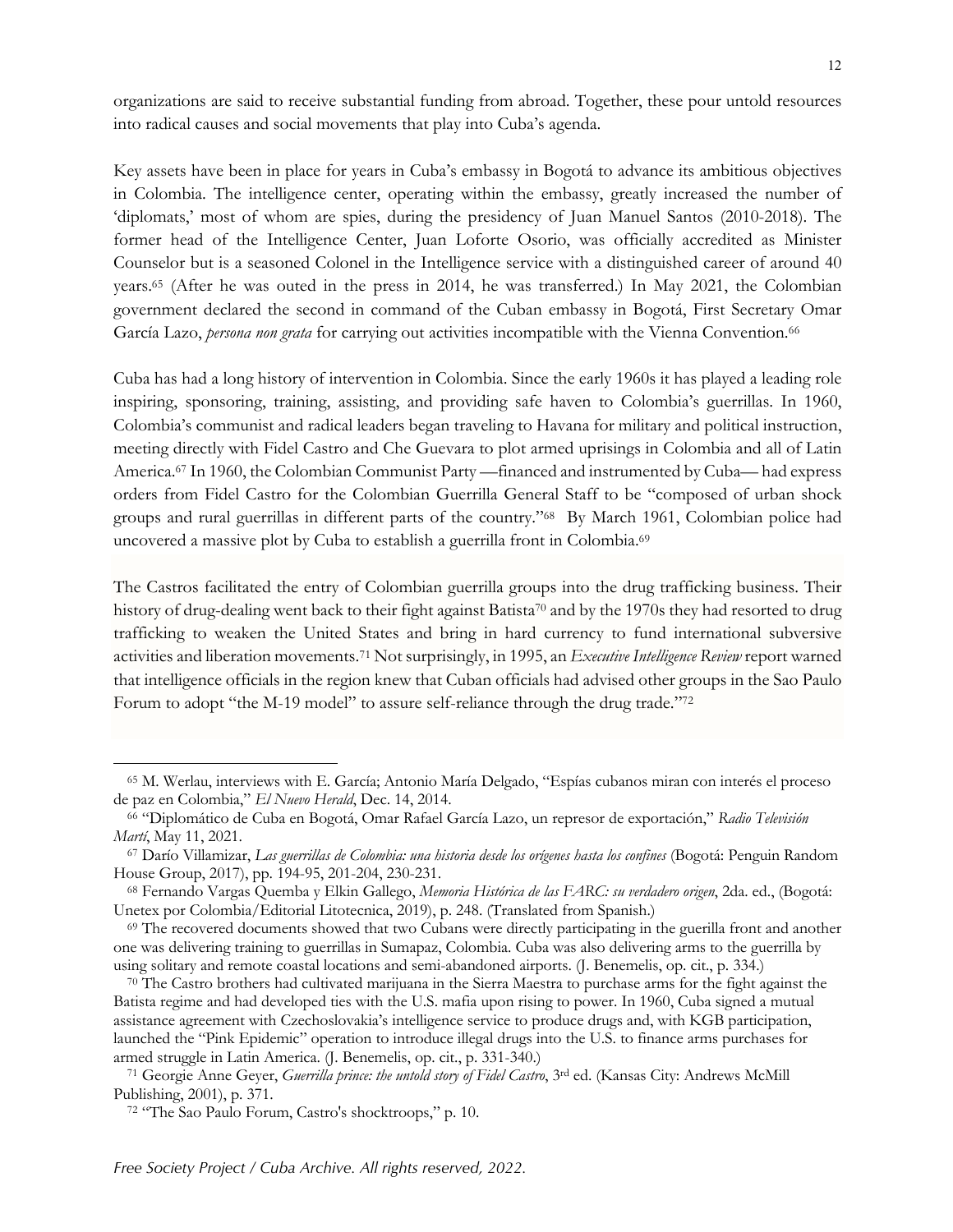Colombia's 2,200-kilometer border with Venezuela has allowed the "Bolivarian" neighbor to provide safe haven, operational bases, routes, armaments, training weapons, resupply, and medical services to longtime Cuban allies and accomplices, Colombian terrorist groups ELN (Ejército de Liberación Nacional), FARC, and, since the "peace" agreements, FARC dissidents and "demobilized" militias. Venezuela's armed forces have systematically violated Colombia's sovereignty with numerous air and land incidents to provoke a confrontation.73 Drug trafficking, illegal mining, and other criminal activities are rampant.

Plans to weaken the Colombian government of Iván Duque use traditional military and non-military sources. A document of "Venezuela's Council of Defense of the Nation" recommends destabilizing Colombia by extracting political capital from a strike by the indigenous community in Cauca, Colombia; it highlighted the importance of exacerbating internal problems for Duque in order to draw his attention away from Venezuela. The document recommended supporting and financing the social movements and indigenous protests in Colombia and promoting a national and international media campaign.74

The burdens and destabilizing effects on Colombia of the Venezuelan mass exodus also fit the larger strategy to weaken Colombia and advance a continental agenda. Almost two million Venezuelans have migrated to Colombia, of which 90% reportedly live from the informal economy and 56% do not have an official immigration status.75 Impoverished, hungry, and sick Venezuelans of all ages constantly arrive in Colombia needing medical and social services, security, housing, and infrastructure. According to Colombia's ambassador to the U.S., the Venezuelan government clearly benefits from migration to reduce social pressure as well as have fewer people to control, access goods and services, and obtain remittances that in their exchange enrich the Venezuelan government.76

The evidence of Venezuelan and Cuban involvement in undermining Colombia is extensive. In 2008 documents and laptops seized by Colombia77 had proof of Venezuelan and Ecuadorian (Correa) support as well as that the encryption system used for FARC communications came from Cuba. In March 2019 Colombia expelled a Cuban for spying on a strategic installation of the Colombian Air Force located north of Bogotá, he had been part of the Cuban medical brigade in Venezuela, which is used to bring Cuban intelligence agents into Venezuela and Colombia.78

The Colombia peace agreement with the FARC (Fuerzas Armadas Revolucionarias de Colombia), of which Cuba was a "facilitator" with Norway, played a decisive role in inserting the FARC guerrillas into the Sao Paulo Forum track of "elected dictatorship." Havana was chosen as the location for four years of

<sup>73</sup> Sonia Osorio, "Solicitan ofensiva en la ONU contra Maduro por violar la soberanía de Colombia," *El Nuevo Herald*, Sep. 23, 2018.

<sup>74</sup> "Documentos secretos develan un plan del régimen de Nicolás Maduro para debilitar al gobierno colombiano de Iván Duque," *Infobae*, Apr. 5, 2019.

<sup>75</sup> Daniel Pardo, "Colombia: qué derechos tendrán cuando regularicen su situación," *BBC Mundo*, Colombia, Feb. 11, 2021.

<sup>76</sup> Frank López Ballesteros, "Embajador de Colombia en EEUU: 'En Venezuela el ELN se conectó con las mafias del oro'," *Diario Las Américas*, Nov. 2, 2018.

<sup>77</sup> Douglas Farah, "Cuba's role in the Bolivarian radical populist movement's dismantling of democracy," Dec. 11, 2017, IBI Consultants LLC, p.34. 78 "Expulsan a espía cubano que rondaba la base aérea de Palanquero," *El Tiempo*, Mar. 17, 2019; Jaime

Moreno, "No hablan español pero les dieron pasaporte venezolano, denuncia Colombia," *Voice of America*, Nov. 15, 2019.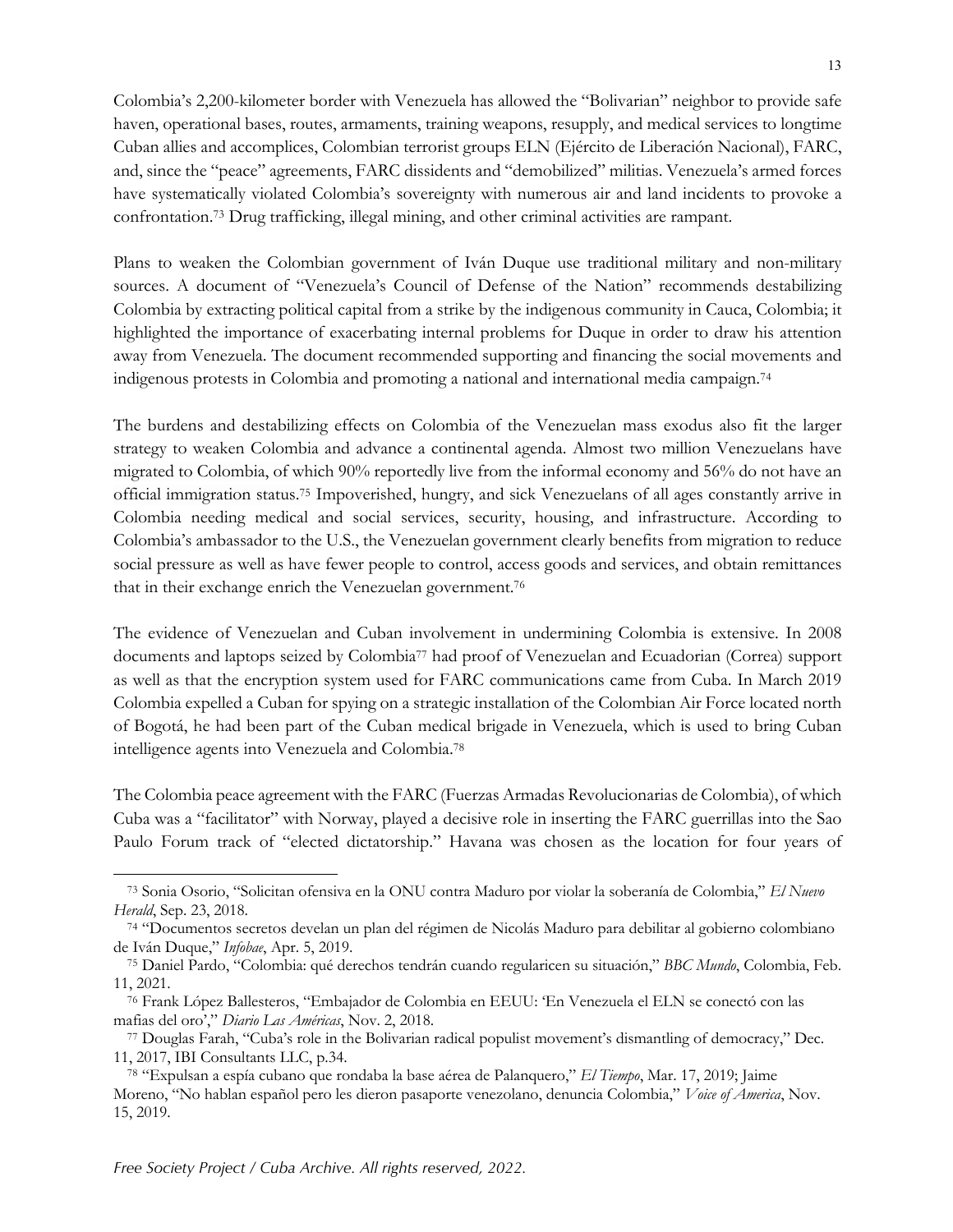Colombian peace talks that provided Cuba's large and aggressive intelligence services a large pool of potential recruits among the numerous negotiators and their staffers sent there by Colombia and Norway.

The peace agreement was also used to establish a Cuban presence in critical areas of Colombia. In 2016, Cuban soldiers arrived in the designated concentration areas for around 7,000 FARC members and their associates who agreed to lay down their arms, 26 points around the country with no presence of state forces. A growing number of Cuban civilians were also there reportedly indoctrinating the population as well as in peasant reserves.<sup>79</sup> In 2017, it was reported that the Cubans were imparting "a pedagogical and political practice to advocate for emancipation, social justice, and equity" and instructing Colombians in "awareness that agroecology is a weapon of struggle against hegemony and capitalism."80

Cuba's long-term influence in Colombia was further guaranteed by providing 1,000 scholarships (200 annually over five years) for Colombians, mostly of the demobilized FARC, to study medicine at Cuba's Latin American School of Medicine, ELAM.81 The Cuban regime has long used this "health collaboration" scheme to gain loyal adepts to the revolution and allow its intelligence services to recruit select candidates who will return home to attain positions in their governments or their state's administrative structure and help further Cuban objectives.



**ArchivoCuba.org** Info@CubaArchive.org Tel. +1(973)701-0520

Reproduction or distribution of this material is authorized as long as its source is cited.

## **Sources**

ALBA\_Alianza\_Bolivariana. www.ecured.cu/ALBA\_(Alianza\_Bolivariana); www.portalalba.org.

"Alexander\_Buzgalin." en.wikipedia.org/wiki/Alexander\_Buzgalin.

Alfonso, Pablo. "Acusan a Cuba por asalto guerrillero en Argentina," *El Nuevo Herald*, Dec. 6, 2000.

Alfonso, Pablo. "El legado subversivo de Fidel Castro." Martinoticas.com, Nov. 26, 2016.

<sup>79</sup> Isabel Cuervo, "Cubanos están adoctrinando en Colombia," *Martinoticas*, Nov. 24, 2017.

<sup>80</sup> Ibid. (Translated from Spanish.)

<sup>81</sup> Edilma Prada Céspedes, "Gobierno colombiano 1.000 becas para estudiar Medicina," Bogotá, *Diario de Cuba,*  Mar. 16, 2017; "La Habana recibe a los 100 primeros miembros de las FARC que estudiarán medicina en la Isla," Havana, *Diario de Cuba,* Aug. 28, 2017.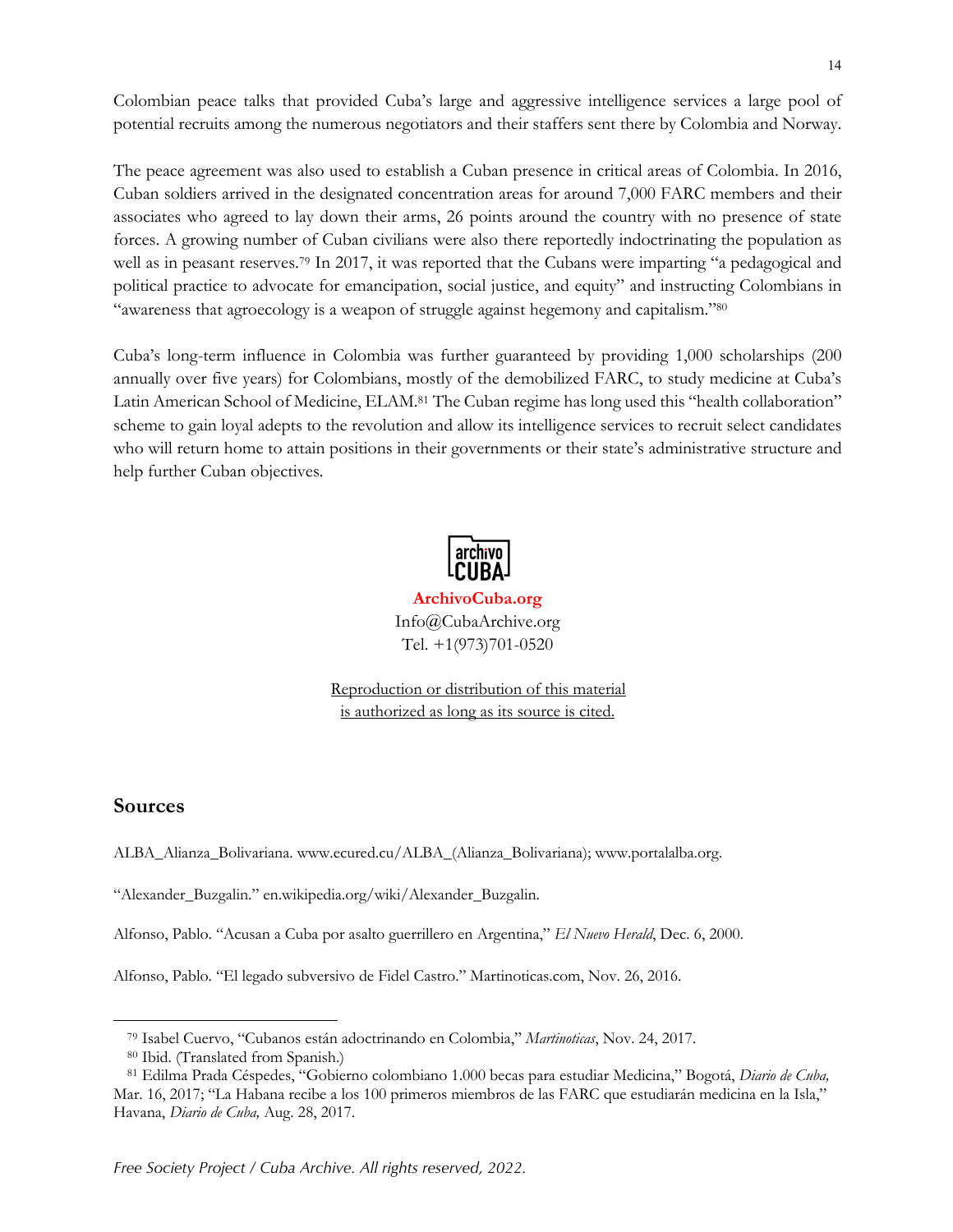- Andrew, Christopher and Vasili Mitrokhin. *The world was going our way: The KGB and the battle for the Third World*. New York, Basic Books, 2005.
- Angola, Carla. "Los pobres tendrán que seguir siendo pobres, los necesitamos así." Feb. 13, 2013, goo.gl/5kaA2p.
- "Antonio Gramsci." Encyclopaedia Britannica, last updated, Apr. 23, 2019, www.britannica.com/biography/Antonio-Gramsci.
- Benemelis, Juan. *Las guerras secretas de Fidel Castro*. Miami, Grupo de Apoyo a la Disidencia, 2003.
- Brafman Ori & Rod Beckstrom, *The starfish and the spider: the unstoppable power of leaderless organizations*. New York: Penguin Group, 2006.
- Castro Ruz, Fidel. "Discurso de clausura del encuentro sobre la deuda externa de América Latina y el Caribe." La Habana, 3 de agosto de 1985 (in Eric Toussaint, "Fidel Castro: La deuda es impagable," Comité para la abolición de las deudas ilegítimas, 28 de noviembre de 2016, www.cadtm.org).
- Ciccariello-Maher, George. *We created Chávez: a people's history of the Venezuelan revolution*. Duke University Press, Durham and London, 2013.

"Cuba: Foreign policy in Latin America." Focus Cuba, Institute for Cuban and Cuban-American Studies, University of Miami, Issue 51, Jan. 22, 2004.

Cuervo, Isabel. "Cubanos están adoctrinando en Colombia." Martinoticas, Nov. 24, 2017.

- Delgado, Antonio María. "Espías cubanos miran con interés el proceso de paz en Colombia." *El Nuevo Herald*, Dec. 14, 2014.
- "Diosdado Cabello amenaza: «La brisa bolivariana que recorre la región se convertirá en huracán»." *ABC*, Oct. 20, 2019.
- "Diplomático de Cuba en Bogotá, Omar Rafael García Lazo, un represor de exportación." *Radio Televisión Martí*, May 11, 2021.
- "Discurso pronunciado por el Comandante Fidel Castro Ruz, Primer Ministro del gobierno revolucionario, en el aniversario del ataque al palacio presidencial el 13 de marzo de 1959." http://www.cuba.cu/gobierno/ discursos/1959/esp/c130359e.html.
- "Documentos secretos develan un plan del régimen de Nicolás Maduro para debilitar al gobierno colombiano de Iván Duque." *Infobae*, Apr. 5, 2019.
- "El chavismo duplicó el número de empleados públicos." *Infobae*, Jun. 17, 2015.
- "Estimated number of Cuba's intelligence relationships dedicated to working against the United States," Updated Dec. 2021, Cuba Archive, https://cubaarchive.org/wp-content/uploads/2021/12/Intelligence-relationsin-US-12.2021-update.pdf.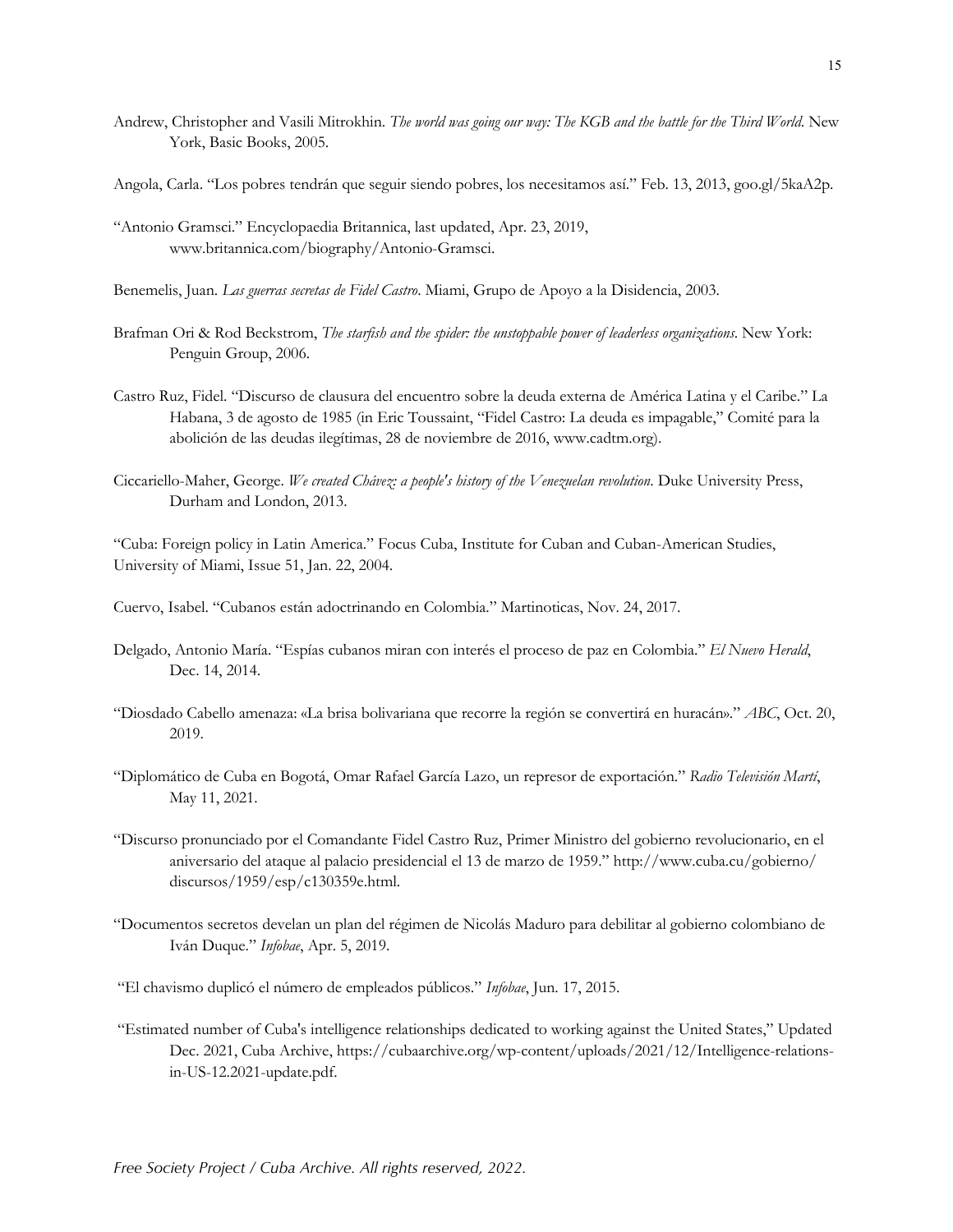"Expulsan a espía cubano que rondaba la base aérea de Palanquero." *El Tiempo*, Mar. 17, 2019.'

- Farah, Douglas. "Cuba's role in the Bolivarian radical populist movement's dismantling of democracy." Dec. 11, 2017, IBI Consultants LLC.
- Fonte, John. "Why there is a culture war: Gramsci and Tocqueville in America." Dec. 1, 2000, *Policy Review*, Hoover Institution, Dec. 2000 - Jan. 2001.
- "Fidel Castro llama a Venezuela 'el modelo revolucionario'." Havana, *Informador*, Oct. 19, 2011.
- Final Act, Eighth Meeting of Consultation of the Ministers of Foreign Affairs, Punta del Este, Uruguay, January 22 to 31, 1962. http://www.oas.org/consejo/meetings%20OF%20consultation/actas/acta%208.pdf.
- García, Enrique. Undated manuscript.
- https://forodesaopaulo.org/brief-history-and-foundations/
- https://forodesaopaulo.org/partidos/.
- "Instalada XIV Cumbre del Alba-TCP en honor al Comandante Hugo Chávez," Venezuelan Embassy in Syria, Ministerio del Poder Popular para Relaciones Exteriores, goo.gl/xxy52M.
- "La Habana recibe a los 100 primeros miembros de las FARC que estudiarán medicina en la Isla." Havana, *Diario de Cuba*, Aug. 28, 2017.
- "La mentira está institucionalizada en Venezuela," Jan. 10, 2013, anthonydaquin.wordpress.com, https://anthonydaquin.wordpress.com/2013/01/10/la-mentira-esta-institucionalizada-en-venezuela/.
- "La Tablada: procurador dice no a la Corte," *Ambito*, Dec. 18, 2000.
- Lazo, Lucho. "El socialismo del Siglo XXI por Heinz Dieterich," Aug. 24, 2007, goo.gl/NdYXQp .
- Leonel León, Luis. "Carlos Sánchez Berzaín: how Castrochavismo took over Bolivia." *Panampost*, Nov. 5, 2018.

Leovigildo Ruiz, *Diario de una Traición, 1960*. Miami: The Indian Printing, 1970.

- Li, Eric X. "The rise and fall of soft power." *Foreign Policy*, Aug. 20, 2018.
- López Ballesteros, Frank. "Embajador de Colombia en EEUU: 'En Venezuela el ELN se conectó con las mafias del oro'." *Diario Las Américas*, Nov. 2, 2018.
- " 'Lula,' Reflexiones del Comandante en Jefe, Fidel Castro Ruz." Jan. 22-31, 2008, *Granma*/*La Jornada*, Jan. 25, 2008, www.jornada.unam.mx.
- "Las misiones sociales, el vínculo de Chávez con los pobres de Venezuela." *Univisión*, Mar. 6, 2013.
- "Maduro: "Estamos cumpliendo con el plan, no puedo decir más"." https://www.youtube.com/watch?v=UMORpx9CwxY.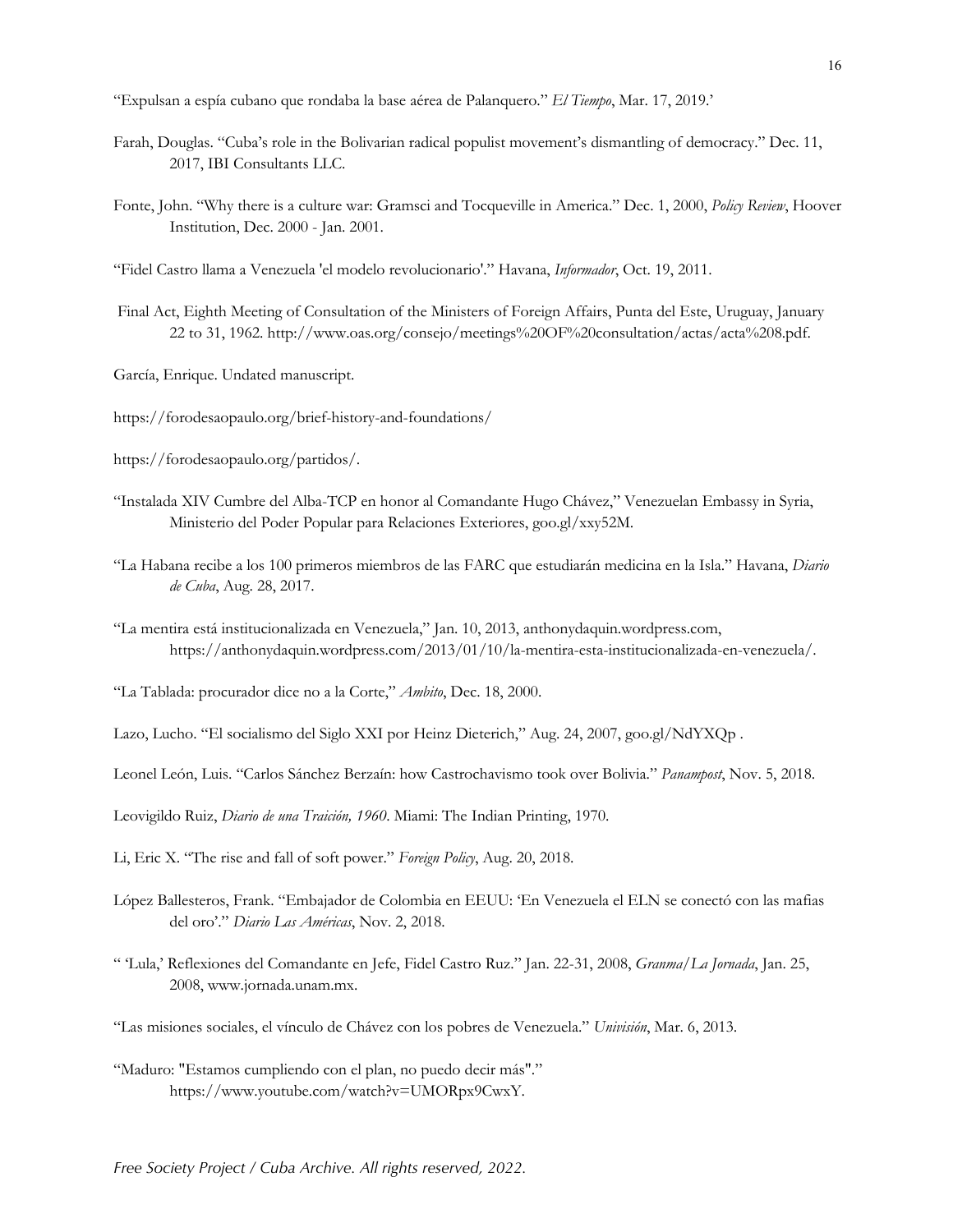"Maduro: Estamos cumpliendo el plan del Foro de Sao Paulo a la perfección." *El Nacional*, Oct. 20, 2019.

- Montes De Oca, Ignacio. "Fidel Castro, el antiimperialista que quiso imponer su revolución al mundo." *El País*, Jan. 2, 2017.
- Moreno, Jaime. "No hablan español pero les dieron pasaporte venezolano, denuncia Colombia." *Voice of America*, Nov. 15, 2019.
- "NTN24: Venezuela, el país con mayor cantidad de ministerios en el mundo." *NTN24*, Jul. 2, 2014.
- Nye Joseph S. Jr., "Think again: soft power." *Foreign Policy*, Feb. 23, 2006.
- "OAS revokes resolution suspending membership of Cuba in the Inter-American system," San Pedro Sula, Honduras, June 3, 2009, https://www.oas.org/en/media\_center/press\_release.asp?sCodigo=GA-12-09.
- Osorio, Sonia. "Solicitan ofensiva en la ONU contra Maduro por violar la soberanía de Colombia." *El Nuevo Herald*, Sep. 23, 2018.
- Pardo, Daniel. "Colombia: qué derechos tendrán cuando regularicen su situación." *BBC Mundo*, Colombia, Feb. 11, 2021.
- Pardo, Daniel. "Qué es el Grupo de Puebla, el "contrapoder" a la derecha que reúne en Buenos Aires a la izquierda latinoamericana (sin AMLO ni Maduro)," *BBC News Mundo*, Nov. 9, 2019.
- Pentón, Mario J. "Ex ministro: 'Bolivia le sigue a Venezuela. Es la crónica de una muerte anunciada'." *El Nuevo Herald*, Dec. 13, 2018.
- Perdue, Jon B. *The war of all the people: the nexus of Latin American radicalism and Middle Eastern terrorism*. Virginia: Potomac Books, 2012.
- Prada Céspedes, Edilma. "Gobierno colombiano 1.000 becas para estudiar Medicina." Bogotá, *Diario de Cuba*, Mar. 16, 2017.
- Prahalad, C.K. and Gary Hamel, "The Core Competence of the Corporation." *Harvard Business Review*, May-June 1990.
- Rama, Anahi. "OAS ends Cuba suspension after 47 years." *Reuters*, Jun. 3, 2009.
- Ramonet, Ignacio. *Hugo Chávez, mi primera vida: Conversaciones con Ignacio Ramonet*. Vintage/Random House, 2013.
- "Relaciones de inteligencia de Cuba en Latinoamerica y el Caribe," Archivo Cuba, Diciembre 2021, https://cubaarchive.org/wp-content/uploads/2021/12/Relaciones-de-Inteligencia-Latinoam..pdf.
- Ros, Enrique. *Castro y las guerrillas en Latinoamérica*. Miami: Ediciones Universal, 2001.

Ros, Enrique. *La aventura africana de Fidel Castro*. Miami: Ediciones Universal, 1999.

Sánchez García, Antonio. "El foro de Sao Paulo: la izquierda real y la nueva izquierda." *Analítica*, Feb, 21, 2014.